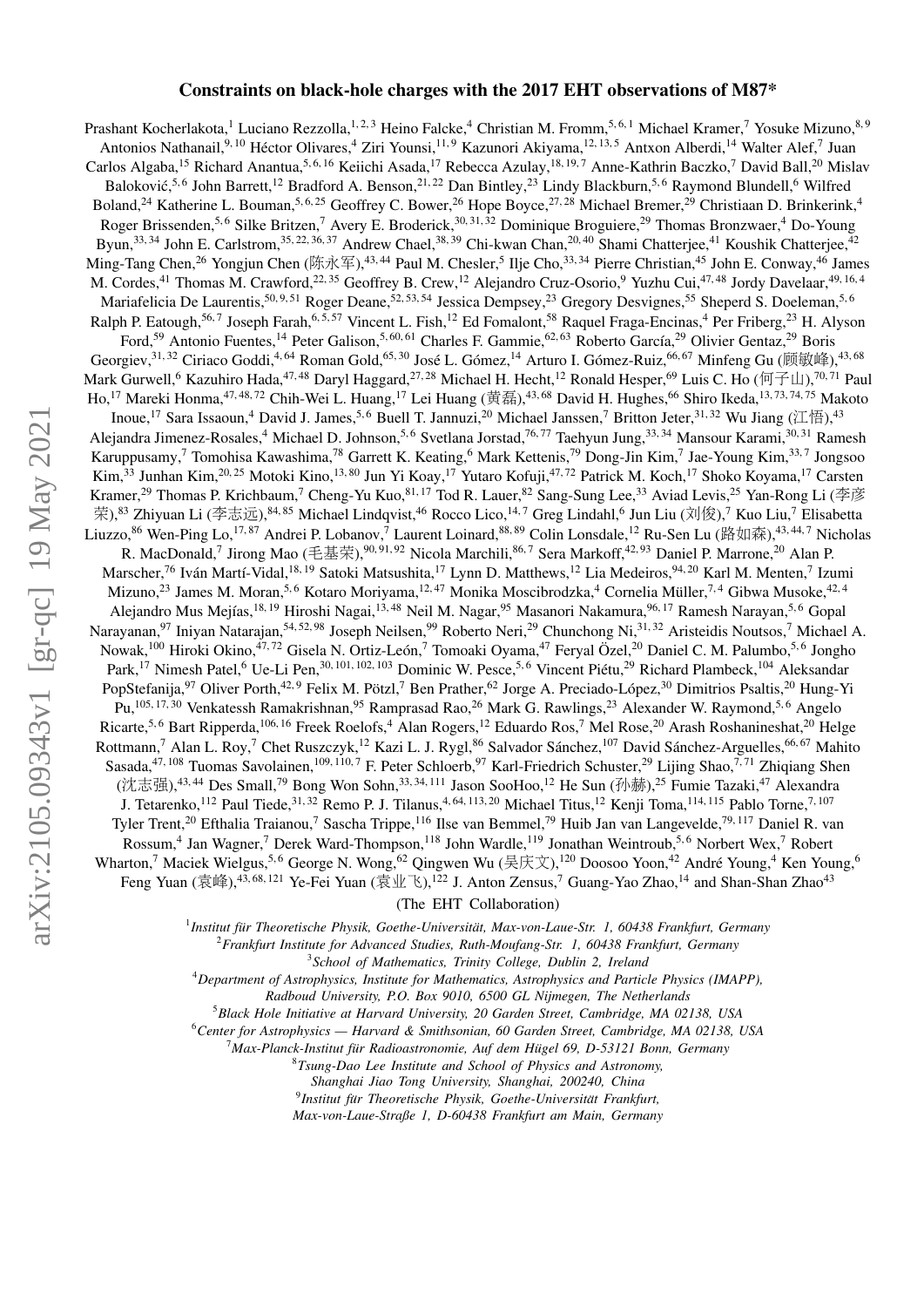*Mullard Space Science Laboratory, University College London, Holmbury St. Mary, Dorking, Surrey, RH5 6NT, UK*

*Massachusetts Institute of Technology Haystack Observatory, 99 Millstone Road, Westford, MA 01886, USA*

*National Astronomical Observatory of Japan, 2-21-1 Osawa, Mitaka, Tokyo 181-8588, Japan*

<sup>14</sup>Instituto de Astrofísica de Andalucía-CSIC, Glorieta de la Astronomía s/n, E-18008 Granada, Spain

*Department of Physics, Faculty of Science, University of Malaya, 50603 Kuala Lumpur, Malaysia*

*Center for Computational Astrophysics, Flatiron Institute, 162 Fifth Avenue, New York, NY 10010, USA Institute of Astronomy and Astrophysics, Academia Sinica, 11F of Astronomy-Mathematics Building,*

*AS/NTU No. 1, Sec. 4, Roosevelt Rd, Taipei 10617, Taiwan, R.O.C.*

*Departament d'Astronomia i Astrof´ısica, Universitat de Valencia, `*

*C. Dr. Moliner 50, E-46100 Burjassot, Valencia, Spain `*

<sup>19</sup> Observatori Astronòmic, Universitat de València, C. Catedrático José Beltrán 2, E-46980 Paterna, València, Spain

*Steward Observatory and Department of Astronomy, University of Arizona, 933 N. Cherry Ave., Tucson, AZ 85721, USA*

*Fermi National Accelerator Laboratory, MS209, P.O. Box 500, Batavia, IL, 60510, USA*

*Department of Astronomy and Astrophysics, University of Chicago, 5640 South Ellis Avenue, Chicago, IL, 60637, USA*

*East Asian Observatory, 660 N. A'ohoku Place, Hilo, HI 96720, USA*

*Nederlandse Onderzoekschool voor Astronomie (NOVA), PO Box 9513, 2300 RA Leiden, The Netherlands*

*California Institute of Technology, 1200 East California Boulevard, Pasadena, CA 91125, USA*

*Institute of Astronomy and Astrophysics, Academia Sinica, 645 N. A'ohoku Place, Hilo, HI 96720, USA*

*Department of Physics, McGill University, 3600 rue University, Montreal, QC H3A 2T8, Canada ´*

*McGill Space Institute, McGill University, 3550 rue University, Montreal, QC H3A 2A7, Canada ´*

<sup>29</sup>Institut de Radioastronomie Millimétrique, 300 rue de la Piscine, F-38406 Saint Martin d'Hères, France

*Perimeter Institute for Theoretical Physics, 31 Caroline Street North, Waterloo, ON, N2L 2Y5, Canada*

*Department of Physics and Astronomy, University of Waterloo,*

*200 University Avenue West, Waterloo, ON, N2L 3G1, Canada*

*Waterloo Centre for Astrophysics, University of Waterloo, Waterloo, ON, N2L 3G1, Canada*

*Korea Astronomy and Space Science Institute, Daedeok-daero 776, Yuseong-gu, Daejeon 34055, Republic of Korea University of Science and Technology, Gajeong-ro 217, Yuseong-gu, Daejeon 34113, Republic of Korea*

*Kavli Institute for Cosmological Physics, University of Chicago, 5640 South Ellis Avenue, Chicago, IL, 60637, USA*

*Department of Physics, University of Chicago, 5720 South Ellis Avenue, Chicago, IL, 60637, USA*

*Enrico Fermi Institute, University of Chicago, 5640 South Ellis Avenue, Chicago, IL, 60637, USA*

*Princeton Center for Theoretical Science, Jadwin Hall, Princeton University, Princeton, NJ 08544, USA*

*NASA Hubble Fellowship Program, Einstein Fellow*

*Data Science Institute, University of Arizona, 1230 N. Cherry Ave., Tucson, AZ 85721, USA*

*Cornell Center for Astrophysics and Planetary Science, Cornell University, Ithaca, NY 14853, USA*

*Anton Pannekoek Institute for Astronomy, University of Amsterdam,*

*Science Park 904, 1098 XH, Amsterdam, The Netherlands*

*Shanghai Astronomical Observatory, Chinese Academy of Sciences,*

*80 Nandan Road, Shanghai 200030, People's Republic of China*

*Key Laboratory of Radio Astronomy, Chinese Academy of Sciences, Nanjing 210008, People's Republic of China*

*Physics Department, Fairfield University, 1073 North Benson Road, Fairfield, CT 06824, USA*

*Department of Space, Earth and Environment, Chalmers University of Technology,*

*Onsala Space Observatory, SE-43992 Onsala, Sweden*

*Mizusawa VLBI Observatory, National Astronomical Observatory of Japan,*

*2-12 Hoshigaoka, Mizusawa, Oshu, Iwate 023-0861, Japan*

*Department of Astronomical Science, The Graduate University for Advanced*

*Studies (SOKENDAI), 2-21-1 Osawa, Mitaka, Tokyo 181-8588, Japan*

*Department of Astronomy and Columbia Astrophysics Laboratory,*

*Columbia University, 550 W 120th Street, New York, NY 10027, USA*

*Dipartimento di Fisica "E. Pancini", Universita di Napoli "Federico II", ´*

*Compl. Univ. di Monte S. Angelo, Edificio G, Via Cinthia, I-80126, Napoli, Italy*

*INFN Sez. di Napoli, Compl. Univ. di Monte S. Angelo, Edificio G, Via Cinthia, I-80126, Napoli, Italy*

*Wits Centre for Astrophysics, University of the Witwatersrand,*

*1 Jan Smuts Avenue, Braamfontein, Johannesburg 2050, South Africa*

*Department of Physics, University of Pretoria, Hatfield, Pretoria 0028, South Africa*

*Centre for Radio Astronomy Techniques and Technologies,*

*Department of Physics and Electronics, Rhodes University, Makhanda 6140, South Africa*

55 LESIA, Observatoire de Paris, Université PSL, CNRS, Sorbonne Université,

*Universite de Paris, 5 place Jules Janssen, 92195 Meudon, France ´*

*National Astronomical Observatories, Chinese Academy of Sciences,*

*20A Datun Road, Chaoyang District, Beijing 100101, PR China*

*University of Massachusetts Boston, 100 William T. Morrissey Boulevard, Boston, MA 02125, USA*

*National Radio Astronomy Observatory, 520 Edgemont Rd, Charlottesville, VA 22903, USA*

*Steward Observatory and Department of Astronomy, University of Arizona, 933 North Cherry Avenue, Tucson, AZ 85721, USA*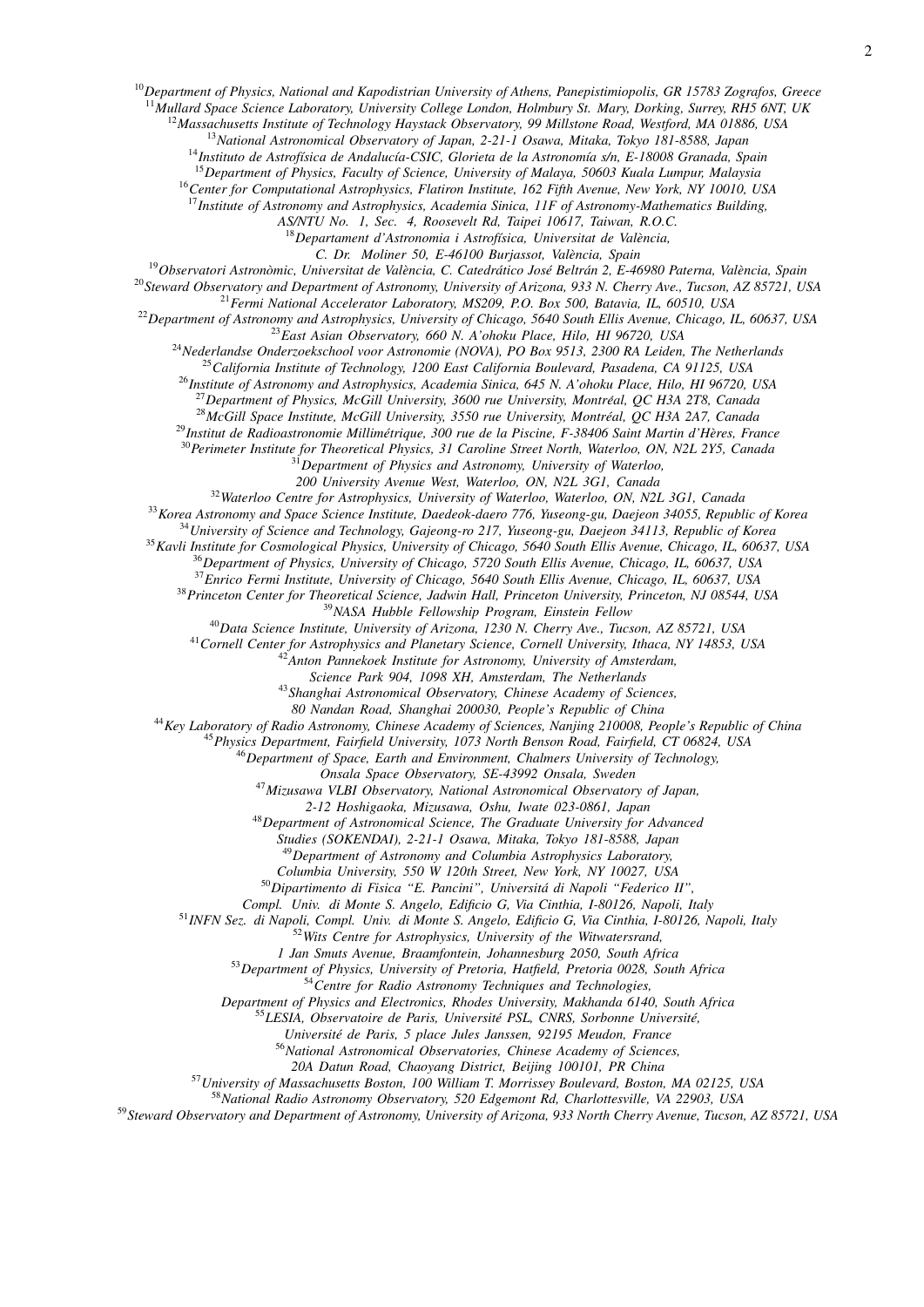*Department of History of Science, Harvard University, Cambridge, MA 02138, USA*

*Department of Physics, Harvard University, Cambridge, MA 02138, USA*

*Department of Physics, University of Illinois, 1110 West Green Street, Urbana, IL 61801, USA*

*Department of Astronomy, University of Illinois at Urbana-Champaign, 1002 West Green Street, Urbana, IL 61801, USA*

*Leiden Observatory—Allegro, Leiden University, P.O. Box 9513, 2300 RA Leiden, The Netherlands*

*CP3-Origins, University of Southern Denmark, Campusvej 55, DK-5230 Odense M, Denmark*

*Instituto Nacional de Astrof´ısica, Optica y Electr ´ onica. Apartado Postal 51 y 216, 72000. Puebla Pue., M ´ exico ´*

*Consejo Nacional de Ciencia y Tecnolog´ıa, Av. Insurgentes Sur 1582, 03940, Ciudad de Mexico, M ´ exico ´*

*Key Laboratory for Research in Galaxies and Cosmology,*

*Chinese Academy of Sciences, Shanghai 200030, People's Republic of China*

*NOVA Sub-mm Instrumentation Group, Kapteyn Astronomical Institute,*

*University of Groningen, Landleven 12, 9747 AD Groningen, The Netherlands*

*Department of Astronomy, School of Physics, Peking University, Beijing 100871, People's Republic of China*

*Kavli Institute for Astronomy and Astrophysics, Peking University, Beijing 100871, People's Republic of China*

*Department of Astronomy, Graduate School of Science,*

*The University of Tokyo, 7-3-1 Hongo, Bunkyo-ku, Tokyo 113-0033, Japan*

*The Institute of Statistical Mathematics, 10-3 Midori-cho, Tachikawa, Tokyo, 190-8562, Japan*

*Department of Statistical Science, The Graduate University for Advanced*

*Studies (SOKENDAI), 10-3 Midori-cho, Tachikawa, Tokyo 190-8562, Japan*

*Kavli Institute for the Physics and Mathematics of the Universe,*

*The University of Tokyo, 5-1-5 Kashiwanoha, Kashiwa, 277-8583, Japan*

*Institute for Astrophysical Research, Boston University, 725 Commonwealth Ave., Boston, MA 02215, USA*

*Astronomical Institute, St. Petersburg University, Universitetskij pr., 28, Petrodvorets,198504 St.Petersburg, Russia*

*Institute for Cosmic Ray Research, The University of Tokyo,*

*5-1-5 Kashiwanoha, Kashiwa, Chiba 277-8582, Japan*

*Joint Institute for VLBI ERIC (JIVE), Oude Hoogeveensedijk 4, 7991 PD Dwingeloo, The Netherlands*

*Kogakuin University of Technology & Engineering, Academic Support Center, 2665-1 Nakano, Hachioji, Tokyo 192-0015, Japan*

*Physics Department, National Sun Yat-Sen University,*

*No. 70, Lien-Hai Rd, Kaosiung City 80424, Taiwan, R.O.C*

*National Optical Astronomy Observatory, 950 North Cherry Ave., Tucson, AZ 85719, USA*

*Key Laboratory for Particle Astrophysics, Institute of High Energy Physics,*

*Chinese Academy of Sciences, 19B Yuquan Road, Shijingshan District, Beijing, People's Republic of China*

*School of Astronomy and Space Science, Nanjing University, Nanjing 210023, People's Republic of China*

*Key Laboratory of Modern Astronomy and Astrophysics,*

*Nanjing University, Nanjing 210023, People's Republic of China*

*Italian ALMA Regional Centre, INAF-Istituto di Radioastronomia, Via P. Gobetti 101, I-40129 Bologna, Italy*

*Department of Physics, National Taiwan University, No.1, Sect.4, Roosevelt Rd., Taipei 10617, Taiwan, R.O.C*

*Instituto de Radioastronom´ıa y Astrof´ısica, Universidad Nacional Autonoma de M ´ exico, Morelia 58089, M ´ exico ´*

89 Instituto de Astronomía, Universidad Nacional Autónoma de México, CdMx 04510, México

*Yunnan Observatories, Chinese Academy of Sciences,*

*650011 Kunming, Yunnan Province, People's Republic of China*

*Center for Astronomical Mega-Science, Chinese Academy of Sciences,*

*20A Datun Road, Chaoyang District, Beijing, 100012, People's Republic of China*

*Key Laboratory for the Structure and Evolution of Celestial Objects,*

*Chinese Academy of Sciences, 650011 Kunming, People's Republic of China*

*Gravitation Astroparticle Physics Amsterdam (GRAPPA) Institute,*

*University of Amsterdam, Science Park 904, 1098 XH Amsterdam, The Netherlands*

*School of Natural Sciences, Institute for Advanced Study, 1 Einstein Drive, Princeton, NJ 08540, USA*

<sup>95</sup> Astronomy Department, Universidad de Concepción, Casilla 160-C, Concepción, Chile

*National Institute of Technology, Hachinohe College,*

*16-1 Uwanotai, Tamonoki, Hachinohe City, Aomori 039-1192, Japan*

*Department of Astronomy, University of Massachusetts, 01003, Amherst, MA, USA*

*South African Radio Astronomy Observatory, Observatory 7925, Cape Town, South Africa*

*Villanova University, Mendel Science Center Rm. 263B, 800 E Lancaster Ave, Villanova PA 19085*

*Physics Department, Washington University CB 1105, St Louis, MO 63130, USA*

*Canadian Institute for Theoretical Astrophysics, University of Toronto,*

*60 St. George Street, Toronto, ON M5S 3H8, Canada*

*Dunlap Institute for Astronomy and Astrophysics, University of Toronto,*

*50 St. George Street, Toronto, ON M5S 3H4, Canada*

*Canadian Institute for Advanced Research, 180 Dundas St West, Toronto, ON M5G 1Z8, Canada*

*Radio Astronomy Laboratory, University of California, Berkeley, CA 94720, USA*

*Department of Physics, National Taiwan Normal University,*

*No. 88, Sec.4, Tingzhou Rd., Taipei 116, Taiwan, R.O.C.*

*Department of Astrophysical Sciences, Peyton Hall, Princeton University, Princeton, NJ 08544, USA*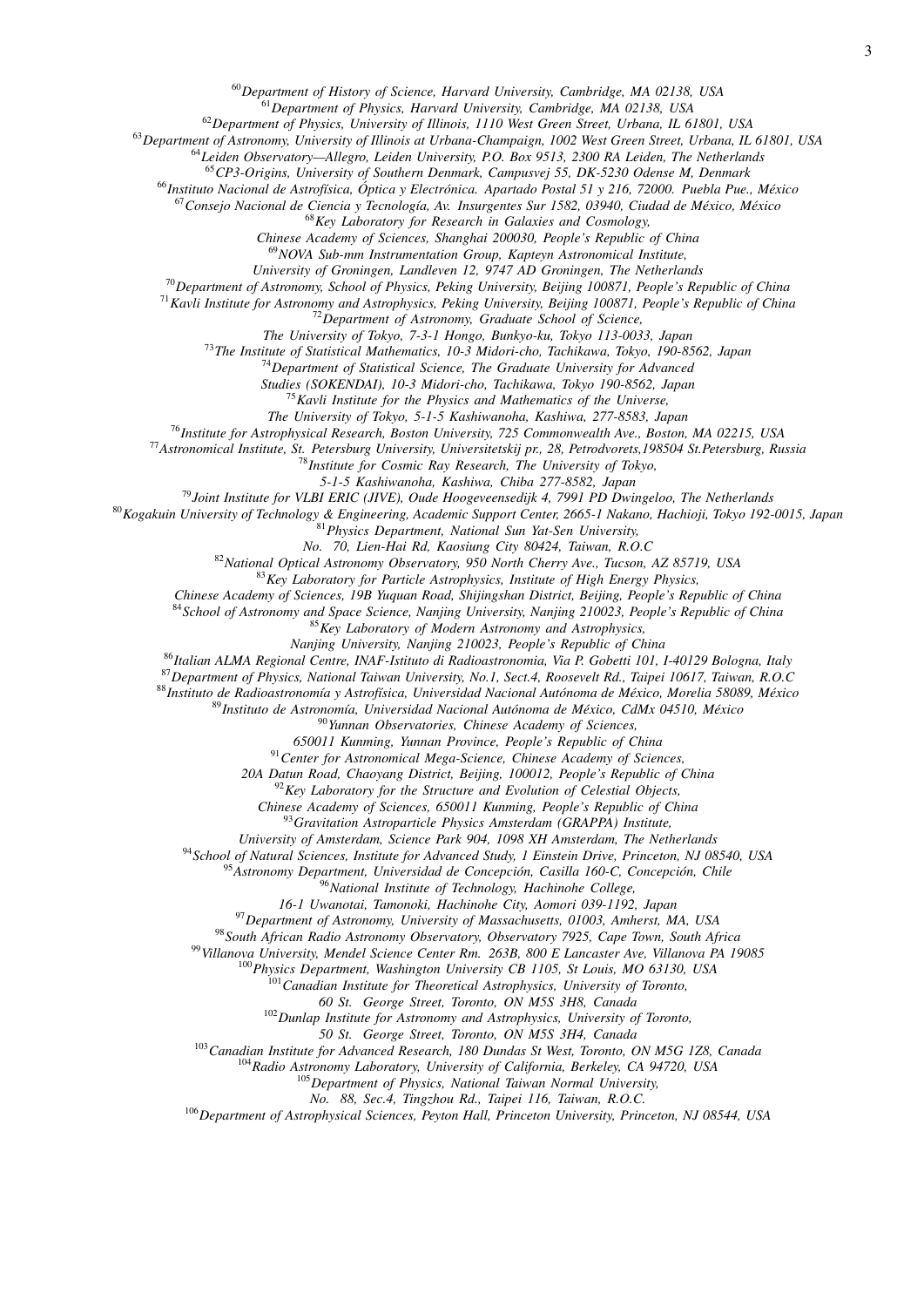<sup>107</sup>*Instituto de Radioastronom´ıa Milimetrica, IRAM, Avenida Divina Pastora 7, Local 20, E-18012, Granada, Spain ´* <sup>108</sup>*Hiroshima Astrophysical Science Center, Hiroshima University,*

*1-3-1 Kagamiyama, Higashi-Hiroshima, Hiroshima 739-8526, Japan*

<sup>109</sup>*Aalto University Department of Electronics and Nanoengineering, PL 15500, FI-00076 Aalto, Finland*

<sup>110</sup>Aalto University Metsähovi Radio Observatory, Metsähovintie 114, FI-02540 Kylmälä, Finland

<sup>111</sup>*Department of Astronomy, Yonsei University, Yonsei-ro 50, Seodaemun-gu, 03722 Seoul, Republic of Korea*

<sup>112</sup>*East Asian Observatory, 660 North A'ohoku Place, Hilo, HI 96720, USA*

<sup>113</sup>*Netherlands Organisation for Scientific Research (NWO), Postbus 93138, 2509 AC Den Haag, The Netherlands*

<sup>114</sup>*Frontier Research Institute for Interdisciplinary Sciences, Tohoku University, Sendai 980-8578, Japan*

<sup>115</sup>*Astronomical Institute, Tohoku University, Sendai 980-8578, Japan*

<sup>116</sup>*Department of Physics and Astronomy, Seoul National University, Gwanak-gu, Seoul 08826, Republic of Korea*

<sup>117</sup>*Leiden Observatory, Leiden University, Postbus 2300, 9513 RA Leiden, The Netherlands*

<sup>118</sup>*Jeremiah Horrocks Institute, University of Central Lancashire, Preston PR1 2HE, UK*

<sup>119</sup>*Physics Department, Brandeis University, 415 South Street, Waltham, MA 02453, USA*

<sup>120</sup>*School of Physics, Huazhong University of Science and Technology, Wuhan, Hubei, 430074, People's Republic of China*

<sup>121</sup>*School of Astronomy and Space Sciences, University of Chinese Academy of Sciences,*

*No. 19A Yuquan Road, Beijing 100049, People's Republic of China*

<sup>122</sup>*Astronomy Department, University of Science and Technology of China, Hefei 230026, People's Republic of China*

Our understanding of strong gravity near supermassive compact objects has recently improved thanks to the measurements made by the Event Horizon Telescope (EHT). We use here the M87\* shadow size to infer constraints on the physical charges of a large variety of nonrotating or rotating black holes. For example, we show that the quality of the measurements is already sufficient to rule out that M87\* is a highly charged dilaton black hole. Similarly, when considering black holes with two physical and independent charges, we are able to exclude considerable regions of the space of parameters for the doubly-charged dilaton and the Sen black holes.

## I. INTRODUCTION

General relativity (GR) was formulated to consistently account for the interaction of dynamical gravitational fields with matter and energy, the central idea of which is that the former manifests itself through modifications of spacetime geometry and is fully characterized by a metric tensor. While the physical axioms that GR is founded on are contained in the equivalence principle  $[1, 2]$  $[1, 2]$  $[1, 2]$ , the Einstein-Hilbert action further postulates that the associated equations of motion involve no more than second-order derivatives of the metric tensor.

The strength of the gravitational field outside an object of mass  $M$  and characteristic size  $R$ , in geometrized units  $(G = c = 1)$ , is related to its compactness  $\mathscr{C} := M/R$ , which is  $\sim 10^{-6}$  for the Sun, and takes values  $\sim 0.2 - 1$  for compact objects such as neutron stars and black holes. Predictions from GR have been tested and validated by various solar-system experiments to very high precision [\[2,](#page-11-1) [3\]](#page-11-2), setting it on firm footing as the best-tested theory of classical gravity in the weak-field regime. It is important, however, to consider whether signatures of deviations from the Einstein-Hilbert action, e.g., due to higher derivative terms [\[4\]](#page-11-3), could appear in measurements of phenomena occurring in strongfield regimes where  $\mathscr C$  is large. Similarly, tests are needed to assess whether generic violations of the equivalence principle occur in strong-fields due, e.g., to the presence of additional dynamical fields, such as scalar [\[5\]](#page-11-4) or vector fields [\[6\]](#page-11-5), that may fall off asymptotically. Agreement with the predictions of GR coming from observations of binary pulsars [\[7\]](#page-11-6), and of the gravitational redshift [\[8\]](#page-11-7) and geodetic orbit-precession [\[9\]](#page-11-8) of the star S2 near our galaxy's central supermassive compact object Sgr  $A^*$  by the GRAVITY collaboration, all indicate the success of GR in describing strong-field physics as well. In addition, with the gravitational-wave detections of coalescing

binaries of compact objects by the LIGO/Virgo collaboration [\[10\]](#page-11-9) and the first images of black holes produced by EHT, it is now possible to envision testing GR at the strongest field strengths possible.

While the inferred size of the shadow from the recently obtained horizon-scale images of the supermassive compact object in M87 galaxy by the EHT collaboration [\[11\]](#page-11-10) was found to be consistent to within 17% for a 68% confidence interval of the size predicted from GR for a Schwarzschild black hole using the *a priori* known estimates for the mass and distance of M87\* based on stellar dynamics [\[12\]](#page-12-0), this measurement admits other possibilities, as do various weak-field tests [\[2,](#page-11-1) [13\]](#page-12-1). Since the number of alternative theories to be tested using this measurement is large, a systematic study of the constraints set by a strong-field measurement is naturally more tractable within a theory-agnostic framework, and various such systems have recently been explored [\[14,](#page-12-2) [15\]](#page-12-3). This approach allows for tests of a broad range of possibilities that may not be captured in the limited set of known solutions. This was exploited in Ref. [\[13\]](#page-12-1), where constraints on two deformed metrics were obtained when determining how different M87\* could be from a Kerr black hole while remaining consistent with the EHT measurements.

However, because such parametric tests cannot be connected directly to an underlying property of the alternative theory, here we use instead the EHT measurements to set bounds on the physical parameters, i.e., angular momentum, electric charge, scalar charge, etc., – and which we will generically refer to as "charges" (or hairs) – that various wellknown black-hole solutions depend upon. Such analyses can be very instructive  $[16–18]$  $[16–18]$  since they can shed light on which underlying theories are promising candidates and which must be discarded or modified. At the same time, they may provide insight into the types of additional dynamical fields that may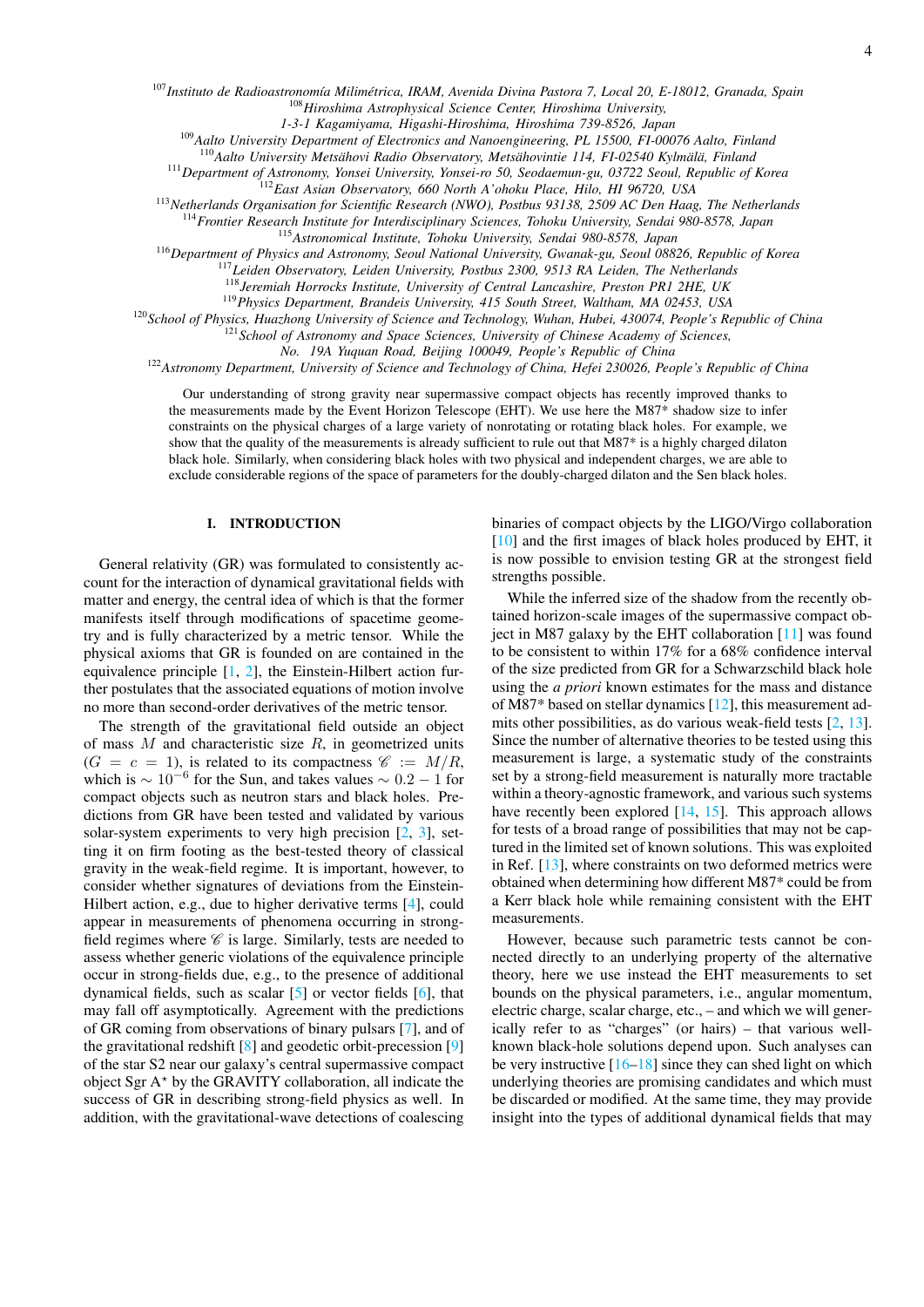<span id="page-4-3"></span>,

be necessary for a complete theoretical description of physical phenomena, and whether associated violations of the equivalence principle occur.

More specifically, since the bending of light in the presence of curvature – either in static or in stationary spacetimes – is assured in any metric theory of gravity, and the presence of large amounts of mass in very small volumes can allow for the existence of a region where null geodesics move on spherical orbits, an examination of the characteristics of such photon regions, when they exist, is a useful first step. The projected asymptotic collection of the photons trajectories that are captured by the black hole – namely, all of the photon trajectories falling within the value of the impact parameter at the unstable circular orbit in the case of nonrotating black holes – will appear as a dark area to a distant observer and thus represents the "shadow" of the capturing compact object. This shadow – which can obviously be associated with black holes [\[19–](#page-12-6) [24\]](#page-12-7), but also more exotic compact objects such as gravastars [\[25,](#page-12-8) [26\]](#page-12-9) or naked singularities  $[27, 28]$  $[27, 28]$  $[27, 28]$  – is determined entirely by the underlying spacetime metric. Therefore, the properties of the shadow – and at lowest order its size – represent valuable observables common to all metric theories of gravity, and can be used to test them for their agreement with EHT measurements.

While the EHT measurement contains far more information related to the flow of magnetised plasma near M87\*, we will consider only the measurement of the size of the bright ring. Here we consider various spherically symmetric black-hole solutions, from GR that are either singular (see, e.g., [\[29\]](#page-12-12)) or non-singular [\[30](#page-12-13)[–32\]](#page-12-14), and string theory [\[33–](#page-12-15)[37\]](#page-12-16). Additionally, we also consider the Reissner-Nordström (RN) and the Janis-Newman-Winicour (JNW) [\[38\]](#page-12-17) naked singularity solutions, the latter being a solution of the Einstein-Klein-Gordon system. Many of these solutions have been recently summarised in Ref.  $[15]$ , where they were cast in a generalised expansion of static and spherically symmetric metrics. Since angular momentum plays a key role in astrophysical scenarios, we also consider various rotating black-hole solutions [\[39–](#page-12-18) [42\]](#page-12-19) which can be expressed in the Newman-Janis form [\[43\]](#page-12-20) to facilitate straightforward analytical computations. It is to be noted that this study is meant to be a proof of principle and that while the constraints we can set here are limited, the analytical procedure outlined below for this large class of metrics is general, so that as future observations become available, we expect the constraints that can be imposed following the approach proposed here to be much stronger.

### II. SPHERICAL NULL GEODESICS AND SHADOWS

For all the static, spherically symmetric spacetimes we consider here, the definition of the shadow can be cast in rather general terms. In particular, for all the solutions considered, the line element expressed in areal-radial polar coordinates  $(t, \tilde{r}, \theta, \phi)$  has the form<sup>[1](#page-4-0)</sup>

<span id="page-4-1"></span>
$$
ds^{2} = g_{\mu\nu}dx^{\mu}dx^{\nu} = -f(\tilde{r})dt^{2} + \frac{g(\tilde{r})}{f(\tilde{r})}d\tilde{r}^{2} + \tilde{r}^{2}d\Omega_{2}^{2}, \quad (1)
$$

and the photon region, which degenerates into a photon sphere, is located at  $\tilde{r} =: \tilde{r}_{ps}$ , which can be obtained by solving [\[13\]](#page-12-1)

$$
\tilde{r} - \frac{2f(\tilde{r})}{\partial_{\tilde{r}}f(\tilde{r})} = 0.
$$
\n(2)

The boundary of this photon sphere when observed from the frame of an asymptotic observer, due to gravitational lensing, appears to be a circle of size [\[13\]](#page-12-1)

$$
\tilde{r}_{\rm sh} = \frac{\tilde{r}_{\rm ps}}{\sqrt{f(\tilde{r}_{\rm ps})}}\,. \tag{3}
$$

On the other hand, the class of Newman-Janis stationary, axisymmetric spacetimes we consider here [\[43\]](#page-12-20), which are geodesically integrable (see, e.g., [\[22,](#page-12-21) [44,](#page-12-22) [45\]](#page-12-23)), can be expressed in Boyer-Lindquist coordinates  $(t, r, \theta, \phi)$  as

$$
ds^{2} = -f dt^{2} - 2a \sin^{2} \theta (1 - f) dt d\phi
$$
\n
$$
+ \left[\Sigma + a^{2} \sin^{2} \theta (2 - f)\right] \sin^{2} \theta d\phi^{2} + \frac{\Sigma}{\Delta} dr^{2} + \Sigma d\theta^{2}
$$
\n(4)

where  $f = f(r, \theta)$  and  $\Sigma(r, \theta) := r^2 + a^2 \cos^2 \theta$  and  $\Delta(r) :=$  $\Sigma(r,\theta)f(r,\theta) + a^2 \sin^2 \theta$ . In particular, these are the stationary generalisations obtained by employing the Newman-Janis algorithm [\[43\]](#page-12-20)) for "seed" metrics of the form [\(1\)](#page-4-1) with  $g(\tilde{r}) = 1^2$  $g(\tilde{r}) = 1^2$ .

The Lagrangian  $\mathcal L$  for geodesic motion in the spacetime [\(4\)](#page-4-3) is given as  $2\mathcal{L} := g_{\mu\nu}\dot{x}^{\mu}\dot{x}^{\nu}$ , where an overdot represents a derivative with respect to the affine parameter, and  $2\mathcal{L} = -1$ for timelike geodesics and  $2\mathcal{L} = 0$  for null geodesics. The two Killing vectors  $\partial_t$  and  $\partial_\phi$  yield two constants of motion

$$
-E = -ft - a\sin^2\theta(1-f)\dot{\phi},
$$
  
\n
$$
L = -a\sin^2\theta(1-f)\dot{t} + \left[\Sigma + a^2\sin^2\theta(2-f)\right]\sin^2\theta\dot{\phi},
$$

in terms of which the geodesic equation for photons can be separated into

$$
\Sigma^{2} \dot{r}^{2} = (r^{2} + a^{2} - a\xi)^{2} - \Delta \mathcal{I} =: \mathcal{R}(r),
$$
 (6)

<span id="page-4-4"></span>
$$
\Sigma^2 \dot{\theta}^2 = \mathcal{I} - (a \sin \theta - \xi \csc \theta)^2 =: \Theta(\theta), \tag{7}
$$

where we have introduced first  $\xi := L/E$ , and then  $\mathcal{I} :=$  $\eta + (a - \xi)^2$ . Also,  $\eta$  is the Carter constant, and the existence of this fourth constant of motion is typically associated

<span id="page-4-0"></span> $1$  We use the tilde on the radial coordinate of static spacetimes to distinguish it from the corresponding radial coordinate of axisymmetric spacetimes.

<span id="page-4-2"></span><sup>2</sup> Note that while the Sen solution can be obtained via the Newman-Janis algorithm [\[46\]](#page-12-24), the starting point is the static EMd-1 metric written in a *non*-areal-radial coordinate  $\rho$  such that  $g_{tt}g_{\rho\rho} = -1$ .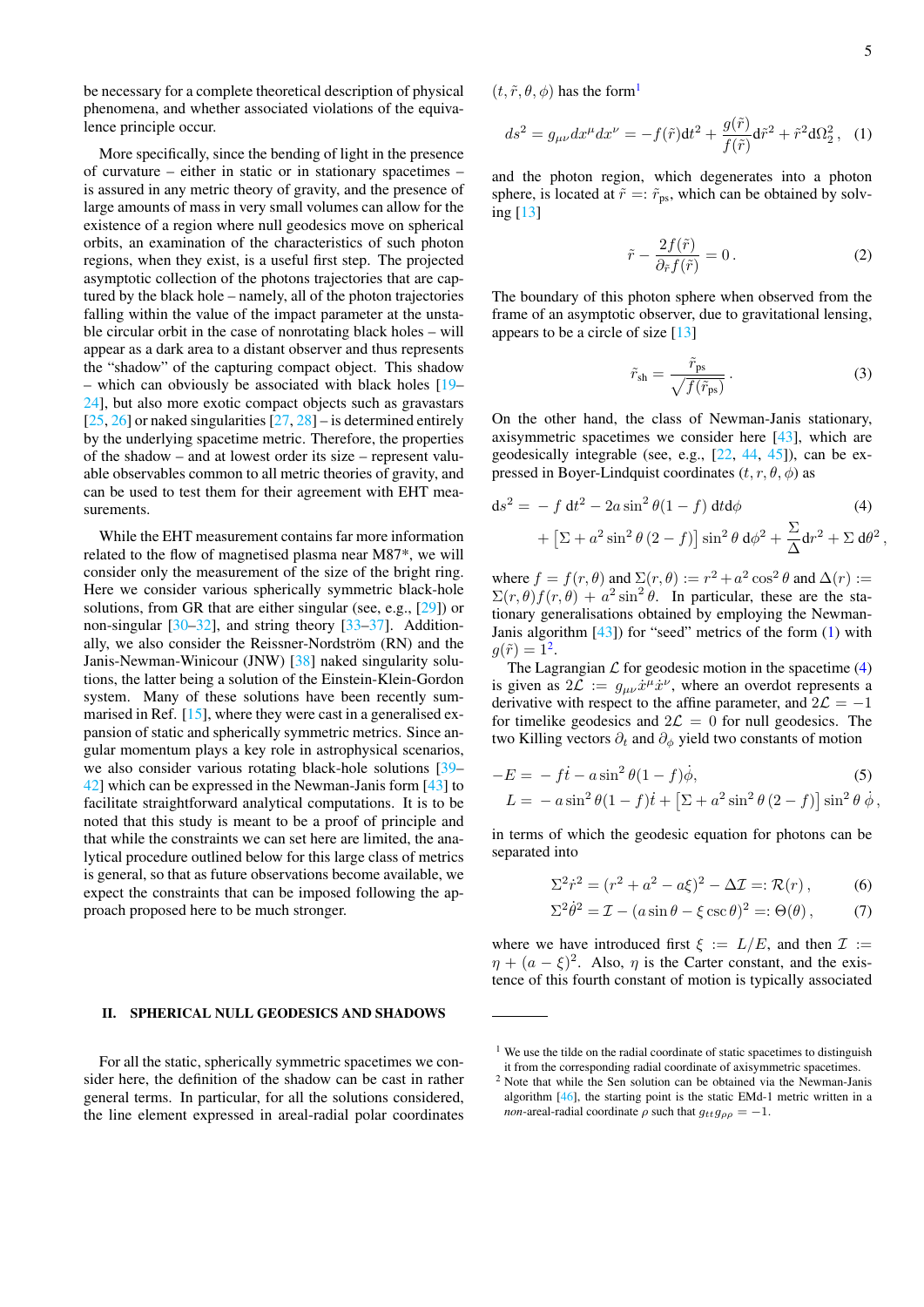with the existence of an additional Killing-Yano tensor (see for example [\[23,](#page-12-25) [47\]](#page-12-26)).

In particular, we are interested here in spherical null geodesics (SNGs), which satisfy  $\dot{r} = 0$  and  $\ddot{r} = 0$  and are not necessarily planar; equivalently, SNGs can exist at locations where  $\mathcal{R}(r) = 0$  and  $d\mathcal{R}(r)/dr = 0$ . Since these are only two equations in three variables  $(r, \xi, \eta)$ , it is convenient, for reasons that will become evident below, to obtain the associated conserved quantities along such SNGs in terms of their radii  $r$  as (see also [\[48\]](#page-12-27)),

$$
\xi_{\rm SNG}(r) = \frac{r^2 + a^2}{a} - \frac{4r\Delta}{a\partial_r\Delta},
$$
\n
$$
\eta_{\rm SNG}(r) = \frac{r^2}{a^2(\partial_r\Delta)^2} \left[16a^2\Delta - (r\partial_r\Delta - 4\Delta)^2\right].
$$
\n(8)

The condition that  $\Theta(\theta) \geq 0$ , which must necessarily hold as can be seen from Eq. [\(7\)](#page-4-4), restricts the radial range for which SNGs exist, and it is evident that this range depends on  $\theta$ . This region, which is filled by such SNGs, is called the photon region (see, e.g., Fig. 3.3 of [\[19\]](#page-12-6)).

The equality  $\Theta(\theta) = 0$  determines the boundaries of the photon region, and the (disconnected) piece which lies in the exterior of the outermost horizon is of primary interest since its image, as seen by an asymptotic observer, is the shadow. We denote the inner and outer surfaces of this photon region by  $r_{\mathbf{p}-}(\theta)$  and  $r_{\mathbf{p}+}(\theta)$  respectively, with the former (smaller) SNG corresponding to the location of a prograde photon orbit (i.e.,  $\xi_{\text{SNG}}(r_{\text{p}-}) > 0$ ), and the latter to a retrograde orbit.

It can be shown that all of the SNGs that are admitted in the photon region, for both the spherically symmetric and axisymmetric solutions considered here, are unstable to radial perturbations. In particular, for the stationary solutions, the stability of SNGs at a radius  $r = r_{\text{SNG}}$  with respect to radial perturbations is determined by the sign of  $\partial_r^2 \mathcal{R}$ , and when  $\partial_r^2 \mathcal{R}(r_{\text{SNG}}) > 0$ , SNGs at that radius are unstable. The expression for  $\partial_r^2 \mathcal{R}$  reads

$$
\partial_r^2 \mathcal{R} = \frac{8r}{(\partial_r \Delta)^2} \left[ r(\partial_r \Delta)^2 - 2r \Delta \partial_r^2 \Delta + 2 \Delta \partial_r \Delta \right]. \tag{9}
$$

To determine the appearance of the photon region and the associated shadow, as seen by asymptotic observers, we can introduce the usual notion of celestial coordinates  $(\alpha, \beta)$ , which for any photon with constants of the motion  $(\xi, \eta)$  can be obtained, for an asymptotic observer present at an inclination angle  $i$  with respect to the spin-axis of the compact object as in [\[49\]](#page-12-28). For photons on an SNG, we can set the conserved quantities  $(\xi, \eta)$  to the values given in Eq. [8](#page-5-0) above to obtain [\[47,](#page-12-26) [48\]](#page-12-27)

$$
\alpha_{\rm sh} = -\xi_{\rm sNG} \csc i \,, \tag{10}
$$

$$
\beta_{\rm sh} = \pm \left( \eta_{\rm SNG} + a^2 \cos^2 i - \xi_{\rm SNG}^2 \cot^2 i \right)^{1/2} . \tag{11}
$$

Recognizing that  $\beta = \pm \sqrt{\Theta(i)}$ , it becomes clear that only the SNGs with  $\Theta(i) > 0$  determine the apparent shadow shape. Since the photon region is not spherically symmetric in rotating spacetimes, the associated shadow is also not circular in general. It can be shown that the band of radii for which SNGs can exist narrows as we move away from the equatorial plane, and reduces to a single value at the pole, i.e. in the limit  $\theta \rightarrow \pi/2$ , we have  $r_{p+} = r_{p-}$  (see e.g., Fig. 3.3 of [\[19\]](#page-12-6)). As a result, the parametric curve of the shadow boundary as seen by an asymptotic observer lying along the pole is perfectly circular,  $\alpha_{\rm sh}^2 + \beta_{\rm sh}^2 = \eta_{\rm SNG}(r_{\rm p\pm,\pi/2}) + \xi_{\rm SNG}^2(r_{\rm p\pm,\pi/2}).$ 

We can now define the characteristic areal-radius of the shadow curve as [\[50\]](#page-12-29)

$$
r_{\mathrm{sh},A} := \left(\frac{2}{\pi} \int_{r_{\mathrm{p}-}}^{r_{\mathrm{p}+}} \mathrm{d}r \; \beta_{\mathrm{sh}}(r) \partial_r \alpha_{\mathrm{sh}}(r)\right)^{1/2} . \tag{12}
$$

#### <span id="page-5-0"></span>III. SHADOW SIZE CONSTRAINTS FROM THE 2017 EHT OBSERVATIONS OF M87\*

Measurements of stellar dynamics near M87\* were previously used to produce a posterior distribution function of the angular gravitational radius  $\theta_{g} := M/D$ , where M is the mass of and  $\overline{D}$  the distance to M87\*. The 2017 EHT observations of M87\* can be similarly used to determine such a posterior [\[11\]](#page-12-30). These observations were used to determine the angular diameter  $\tilde{d}$  of the bright emission ring that surrounds the shadow [\[11\]](#page-12-30). In Sec. 5.3 there, using synthetic images from general-relativistic magnetohydrodynamics (GRMHD) simulations of accreting Kerr black holes for a wide range of physical scenarios, the scaling factor  $\alpha = \hat{d}/\theta_{\rm g}$  was calibrated. For emission from the outermost boundary of the photon region of a Kerr black hole,  $\alpha$  should lie in the range  $\simeq 9.6 - 10.4$ .

The EHT measurement picks out a class of best-fit images ("top-set") from the image library, with a mean value for  $\alpha$ of 11.55 (for the "xs-ring" model) and 11.50 (for the "xsringauss" model), when using two different geometric crescent models for the images, implying that the geometric models were accounting for emission in the top-set GRMHD images that preferentially fell outside of the photon ring. Using the distribution of  $\alpha$  for these top-set images then enabled the determination of the posterior in the angular gravitational radius  $P_{obs}(\theta_g)$  for the EHT data. It is to be noted that this posterior was also determined using direct GRMHD fitting, and image domain feature extraction procedures, as described in Sec. 9.2 there, and a high level of consistency was found across all measurement methods. Finally, in Sec. 9.5 of [\[11\]](#page-12-30), the fractional deviation in the angular gravitational radius  $\delta$ was introduced as

$$
\delta := \frac{\theta_{\rm g}}{\theta_{\rm dyn}} - 1\,,\tag{13}
$$

where  $\theta_{\rm g}$  and  $\theta_{\rm dyn}$  were used to denote the EHT and the stellardynamics inferences of the angular gravitational radius, respectively. The posterior on  $\delta$  – as defined in Eq. (32) of [\[11\]](#page-12-30) – was then obtained (see Fig. 21 there), and its width was found to be  $\delta = -0.01 \pm 0.17$ , for a 68% credible interval. This agreement of the 2017 EHT measurement of the angular gravitational radius for M87\* with a previously existing estimate for the same, at much larger distances, constitutes a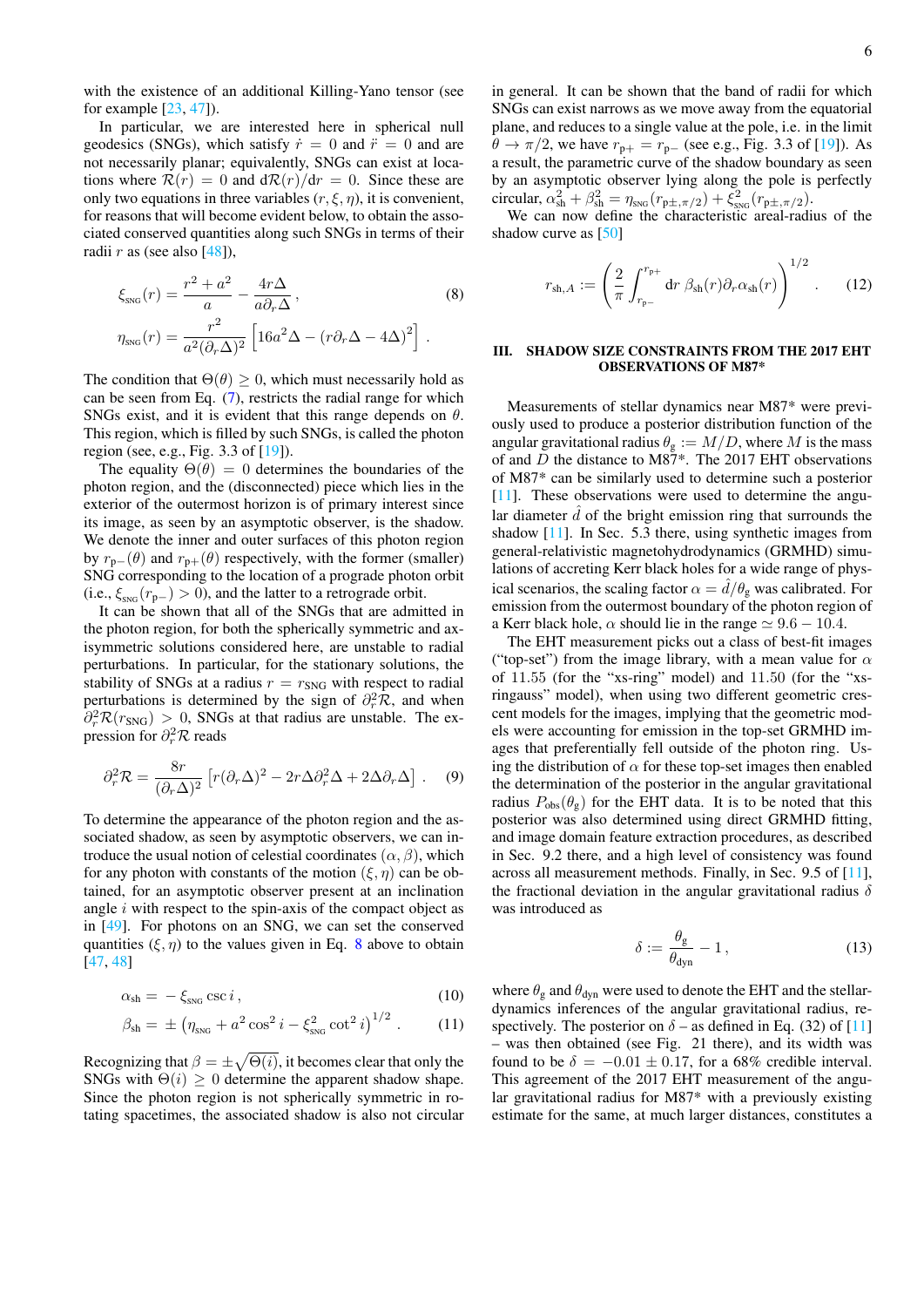validation of the null hypothesis of the EHT, and in particular that M87\* can be described by the Kerr black-hole solution.

Since the stellar dynamics measurements [\[12\]](#page-12-0) are sensitive only to the monopole of the metric (i.e., the mass) due to negligible spin-dependent effects at the distances involved in that analysis, modeling M87\* conservatively using the Schwarzschild solution is reasonable with their obtained posterior. Then, using the angular gravitational radius estimate from stellar dynamics yields a prediction for the angular shadow radius  $\theta_{\rm sh} = r_{\rm sh}/D$  as being  $\theta_{\rm sh} = 3\sqrt{3}\theta_{\rm dyn}$ . The 2017 EHT measurement, which includes spin-dependent effects as described above and which probes near-horizon scales, then determines the allowed spread in the angular shadow diameter as,  $\theta_{\rm sh} \approx 3\sqrt{3}(1 \pm 0.17) \theta_{\rm g}$ , at 68% confidence levels [\[13\]](#page-12-1). Finally, since both angular estimates  $\theta_{sh}$  and  $\theta_{g}$  make use of the same distance estimate to M87\*, it is possible to convert the 1- $\sigma$  bounds on  $\theta_{\rm sh}$  to bounds on the allowed shadow size for M87\*.

That is, independently of whether the underlying solution be spherically symmetric (in which case we will consider  $\tilde{r}_{\rm sh}$ ) or axisymmetric  $(r_{sh,A})$ , the shadow size of M87\* must lie in the range  $3\sqrt{3}(1 \pm 0.17)M$  [\[13\]](#page-12-1), i.e., (see gray-shaded region in Fig.  $2)$ 

<span id="page-6-0"></span>
$$
4.31M \approx r_{\rm sh, EHT-min} \leq \tilde{r}_{\rm sh}, r_{\rm sh, A} \leq r_{\rm sh, EHT-max} \approx 6.08M,
$$
\n(14)

where we have introduced the maximum/minimum shadow radii  $r_{\rm sh, EHT-max}/r_{\rm sh, EHT-min}$  inferred by the EHT, at 68% confidence levels.

Note that the bounds thus derived are consistent with compact objects that cast shadows that are both significantly smaller and larger than the minimum and maximum shadow sizes that a Kerr black hole could cast, which lie in the range,  $4.83 M - 5.20 M$  (see, e.g., [\[13,](#page-12-1) [51\]](#page-12-31)).

An important caveat here is that the EHT posterior distribution on  $\theta_{\rm g}$  was obtained after a comparison with a large library of synthetic images built from GRMHD simulations of accreting Kerr black holes [\[11\]](#page-12-32). Ideally, a rigorous comparison with non-Kerr solutions would require a similar analysis and posterior distributions built from equivalent libraries obtained from GRMHD simulations of such non-Kerr solutions. Besides being computationally unfeasible, this approach is arguably not necessary in practice. For example, the recent comparative analysis of Ref. [\[17\]](#page-12-33) has shown that the image libraries produced in this way would be very similar and essentially indistinguishable, given the present quality of the observations. As a result, we adopt here the working assumption that the  $1-\sigma$ uncertainty in the shadow angular size for non-Kerr solutions is very similar to that for Kerr black holes, and hence employ the constraints [\(14\)](#page-6-0) for all of the solutions considered here.

#### IV. NOTABLE PROPERTIES OF VARIOUS SPACETIMES

As mentioned above, a rigorous comparison with non-Kerr black holes would require constructing a series of exhaustive libraries of synthetic images obtained from GRMHD simulations on such non-Kerr black holes. In turn, this would

<span id="page-6-1"></span>TABLE I. Summary of properties of spacetimes used here. For easy access, we show whether the spacetime contains a rotating compact object or not, whether it contains a spacetime singularity, and what type of stationary nongravitational fields are present in the spacetime. Starred spacetimes contain naked singularities and daggers indicate a violation of the equivalence principle (see, e.g., [\[15\]](#page-12-3)); In particular, these indicate violations of the weak equivalence principle due to a varying fine structure constant, a result of the coupling of the dilaton to the EM Lagrangian [\[15,](#page-12-3) [52\]](#page-12-34).

| Spacetime                   | Rotation       | Singularity    | Spacetime content         |
|-----------------------------|----------------|----------------|---------------------------|
| <b>KN [40]</b>              | <b>Yes</b>     | Yes            | EM fields                 |
| Kerr $\lceil 39 \rceil$     | Yes            | Yes            | vacuum                    |
| <b>RN</b> <sub>[29]</sub>   | No             | Yes            | EM fields                 |
| $RN* [29]$                  | N <sub>0</sub> | Yes            | EM fields                 |
| Schwarzschild [29]          | N <sub>0</sub> | <b>Yes</b>     | vacuum                    |
| Rot. Bardeen [42]           | Yes            | N <sub>0</sub> | matter                    |
| Bardeen [30]                | No             | No             | matter                    |
| Rot. Hayward [42]           | Yes            | N <sub>0</sub> | matter                    |
| Frolov $\lceil 32 \rceil$   | No             | N <sub>0</sub> | EM fields, matter         |
| Hayward [31]                | N <sub>0</sub> | N <sub>0</sub> | matter                    |
| $JNW* [38]$                 | No             | Yes            | scalar field              |
| KS [33]                     | N <sub>0</sub> | <b>Yes</b>     | vacuum                    |
| Sen <sup>†</sup> [41]       | Yes            | Yes            | EM, dilaton, axion fields |
| EMd-1 <sup>†</sup> [34, 35] | N <sub>0</sub> | Yes            | EM, dilaton fields        |
| EMd-2 <sup>†</sup> [37]     | N <sub>0</sub> | Yes            | EM, EM, dilaton fields    |

provide consistent posterior distributions of angular gravitational radii for the various black holes and hence determine how  $\delta$  varies across different non-Kerr black holes, e.g., for Sen black holes. Because this is computationally unfeasible – the construction of only the Kerr library has required the joint effort of several groups with the EHTC over a good fraction of a year – we briefly discuss below qualitative arguments to support our use of the bounds given in Eq. [14](#page-6-0) above as an approximate, yet indicative, measure.

To this end, we summarize in Table [I](#page-6-1) the relevant properties of the various solutions used here. First, we have considered here solutions from three types of theories, i.e., the underlying actions are either (a) Einstein-Hilbert-Maxwell-matter [\[29](#page-12-12)[–33,](#page-12-15) [38,](#page-12-17) [39,](#page-12-18) [42\]](#page-12-19), (b) Einstein-Hilbert-Maxwell-dilatonaxion [\[34,](#page-12-38) [35,](#page-12-39) [41\]](#page-12-37), or (c) Einstein-Hilbert-Maxwell-Maxwelldilaton [\[37\]](#page-12-16). This careful choice implies that the gravitational piece of the action is always given by the Einstein-Hilbert term and that matter is minimally coupled to gravity. As a result, the dynamical evolution of the accreting plasma is expected to be very similar to that in GR, as indeed found in Ref. [\[17\]](#page-12-33). Second, since a microphysical description that allows one to describe the interaction of the exotic matter present in some of the regular black-hole spacetimes used here [\[30,](#page-12-13) [31\]](#page-12-36) – which typically do not satisfy some form of the energy conditions [\[42,](#page-12-19) [53\]](#page-12-40) – with the ordinary matter is thus far lacking,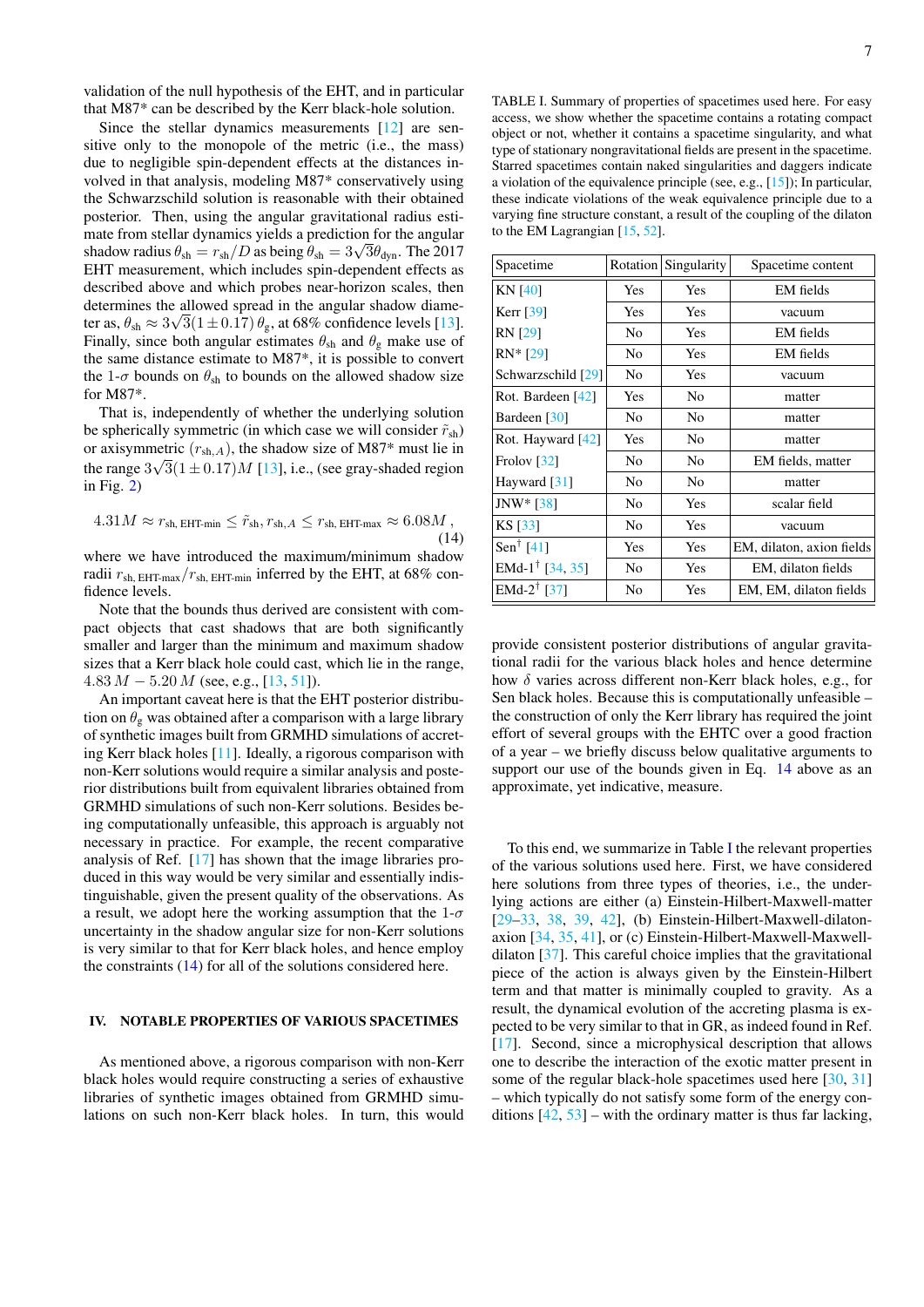

<span id="page-7-0"></span>FIG. 1. *Left:* variation in the photon sphere radii for the single-charge nonrotating solutions as a function of the normalized physical charge. *Right:* The same as in the left panel but for the ISCO radii. We include also, for comparison, the variation in the Kerr equatorial prograde and retrograde photon sphere and ISCO radii in the left and right panels respectively.

it is reasonable to assume that the interaction between these two types of fluids is gravitational only. This is indeed what is done in standard numerical simulations, either in dynamical spacetimes (see, e.g.,  $[54]$ ), or in fixed ones  $[16, 55]$  $[16, 55]$  $[16, 55]$ . Third, since the mass-energy in the matter and electromagnetic fields for the non-vacuum spacetimes used here is of the order of the mass of the central compact object  $M$ , while the total mass of the accreting plasma in the GRMHD simulations is only a tiny fraction of the same, it is reasonable to treat the spacetime geometry and the stationary fields as unaffected by the plasma. Fourth, we have also been careful not to use solutions from theories with modified electrodynamics (such as nonlinear electrodynamics). As a result, the electromagnetic Lagrangian in all of the theories considered here is the Maxwell Lagrangian (see, e.g., the discussion in [\[15\]](#page-12-3) and compare with [\[20\]](#page-12-44)). This ensures that in these spacetimes light moves along the null geodesics of the metric tensor (see, e.g., Sec. 4.3 of [\[29\]](#page-12-12) and compare against Sec. 2 of [\[56\]](#page-12-45)). Therefore, we are also assured that ray-tracing the radiation emitted from the accreting matter in these spacetimes can be handled similarly as in the Kerr spacetime.

Finally, under the assumption that the dominant effects in determining the angular gravitational radii come from variations in the location of the photon region and in location of the inner edge of the accretion disk in these spacetimes, it is instructive to learn how these two physical quantities vary when changing physical charges, and, in particular, to demonstrate that they are quantitatively comparable to the corresponding values for the Kerr spacetime.

For this purpose, we study the single-charge solutions used here and report in Fig. [1](#page-7-0) the variation in the location of the photon spheres (left panel) and innermost stable circular orbit (ISCO) radii (right panel) as a function of the relevant physical charge (cf. left panel of Fig. 1 in the main text). Note that both the photon-sphere and the ISCO radii depend exclusively on the  $q_{tt}$  component of the metric when expressed using an areal radial coordinate  $\tilde{r}$  (see, e.g., [\[13,](#page-12-1) [15\]](#page-12-3)). To gauge the effect of spin, we also show the variation in the locations of the equatorial prograde and retrograde circular photon orbits and the ISCOs in the Kerr black-hole spacetime, expressed in terms of the Cartesian Kerr-Schild radial coordinate  $r_{CKS}$ , which, in the equatorial plane, is related to the Boyer-Lindquist radial coordinate used elsewhere in this work  $r$  simply via [\[57\]](#page-13-0)

$$
r_{\text{CKS}} = \sqrt{r^2 + a^2} \,. \tag{15}
$$

It is apparent from Fig. [1](#page-7-0) that the maximum deviation in the photon-sphere size from the Schwarzschild solution occurs for the EMd-1 black hole and is  $\approx 75\%$ , while the size of the prograde equatorial circular photon orbit for Kerr deviates by at most  $\approx 50\%$ . Similarly, the maximum variation in the ISCO size also occurs for the EMd-1 solution and is  $\approx 73\%$ , while the prograde equatorial ISCO for Kerr can differ by  $\approx 66\%$ .

### V. CHARGE CONSTRAINTS FROM THE EHT M87\* OBSERVATIONS

We first consider compact objects with a single "charge," and report in the left panel of Fig. [2](#page-8-0) the variation in the shadow radius for various spherically symmetric black hole solutions, as well as for the RN and JNW naked singularities $3$ . More specifically, we consider the black-hole solutions given by Reissner-Nordström (RN) [[29\]](#page-12-12), Bardeen [\[30,](#page-12-13) [42\]](#page-12-19), Hayward [\[31,](#page-12-36) [58\]](#page-13-1), Kazakov-Solodhukin (KS) [\[33\]](#page-12-15), and also the asymptotically-flat Einstein-Maxwell-dilaton (EMd-1) with

<span id="page-7-1"></span><sup>&</sup>lt;sup>3</sup> While the electromagnetic and scalar charge parameters for the RN and JNW spacetimes are allowed to take values  $\bar{q} > 1$  and  $0 < \hat{v} := 1 - \bar{\nu} < 1$ respectively, they do not cast shadows for  $\bar{q} > \sqrt{9/8}$  and  $0.5 \leq \hat{v} < 1$ (see, e.g., Sec. IV D of [\[15\]](#page-12-3) and references therein).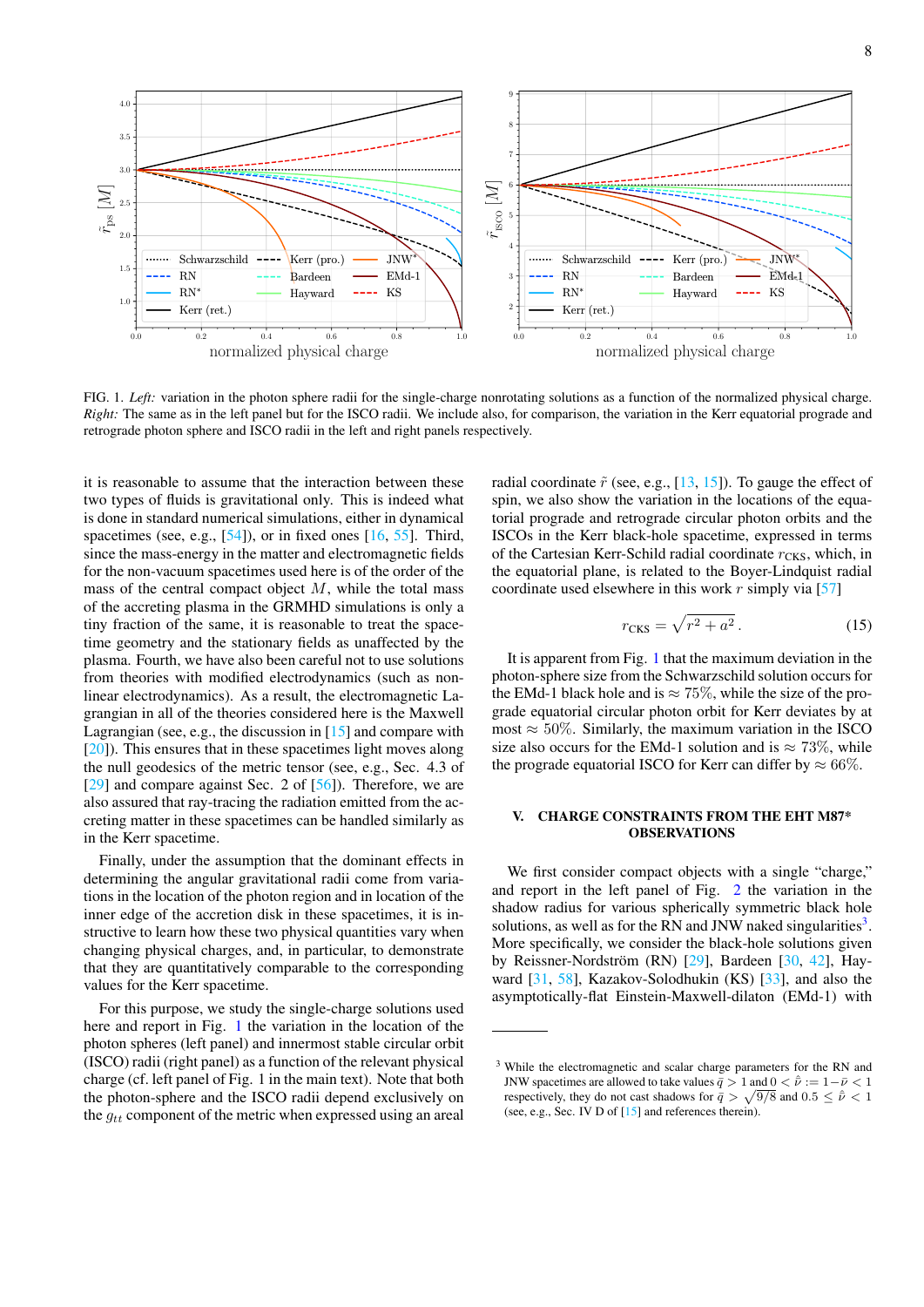

<span id="page-8-0"></span>FIG. 2. *Left:* Shadow radii  $\tilde{r}_{sh}$  for various spherically symmetric black-hole solutions, as well as for the JNW and RN naked singularities (marked with an asterisk), as a function of the physical charge normalized to its maximum value. The gray/red shaded regions refer to the areas that are  $1-\sigma$  consistent/inconsistent with the 2017 EHT observations and highlight that the latter set constraints on the physical charges (see also Fig. [3](#page-8-1) for the EMd-2 black hole). *Right:* Shadow areal radii  $r_{\text{sh},A}$  as a function of the dimensionless spin a for four families of black-hole solutions when viewed on the equatorial plane ( $i = \pi/2$ ). Also in this case, the observations restrict the ranges of the physical charges of the Kerr-Newman and the Sen black holes (see also Fig. [3\)](#page-8-1).

 $\phi_{\infty} = 0$  and  $\alpha_1 = 1$  [\[34,](#page-12-38) [35,](#page-12-39) [56\]](#page-12-45) solution (see Sec. IV of [\[15\]](#page-12-3) for further details on these solutions). For each of these solutions we vary the corresponding charge (in units of M) in the allowed range, i.e., RN:  $0 \lt \bar{q} \leq 1$ ; Bardeen:  $0 < \bar{q}_m \le \sqrt{\frac{16/27}{2}}$ ; Hayward:  $0 < \bar{l} \le \sqrt{\frac{16/27}{2}}$ ; Frolov:  $0 \ < \ \bar{l} \ \leq \ \sqrt{16/27}, \ 0 \ < \ \bar{q} \ \leq \ 1; \ \, \mathrm{KS:} \ 0 \ < \ \bar{l}; \ \, \mathrm{EMd\text{-}1:}$  $0 < \bar{q} < \sqrt{2}$ , but report the normalised value in the figure so that all curves are in a range between 0 and 1. The figure shows the variation in the shadow size of KS black holes over the parameter range  $0 < \bar{l} < \sqrt{2}$ . Note that the shadow radii tend to become smaller with increasing physical charge, but also that this is not universal behaviour, since the KS black holes have increasing shadow radii (the singularity is smeared out on a surface for this solution, which increases in size with increasing  $l$ ).

Overall, it is apparent that the regular Bardeen, Hayward, and Frolov black-hole solutions are compatible with the present constraints. At the same time, the Reissner-Nordström and Einstein-Maxwell-dilaton 1 black-hole solutions, for certain values of the physical charge, produce shadow radii that lie outside the 1- $\sigma$  region allowed by the 2017 EHT observations, and we find that these solutions are now constrained to take values in,  $0 < \bar{q} \lesssim 0.90$  and  $0 < \bar{q} \lesssim 0.95$  respectively. Furthermore, the Reissner-Nordström naked singularity is entirely eliminated as a viable model for M87\* and the Janis-Newman-Winicour naked singularity parameter space is restricted further by this measurement to  $0 < \hat{v} \le 0.47$ . Finally, we also find that the KS black hole is also restricted to have charges in the range  $\overline{l}$  < 1.53. In addition, note that the nonrotating Einstein-Maxwell-dilaton 2 (EMd-2) solution  $[37]$  – which depends on two independent charges – can also produce shadow radii that are incompatible with the EHT observations; we will discuss this further below. The two EMd



<span id="page-8-1"></span>FIG. 3. Constraints set by the 2017 EHT observations on the nonrotating Einstein-Maxwell-dilaton 2 and on the rotating Sen black holes. Also in this case, the gray/red shaded regions refer to the areas that are  $1-\sigma$  consistent/inconsistent with the 2017 EHT observations).

black-hole solutions (1 and 2) correspond to fundamentally different field contents, as discussed in [\[37\]](#page-12-16).

We report in the right panel of Fig. [2](#page-8-0) the shadow areal radius  $r_{\mathrm{sh},A}$  for a number of stationary black holes, such as Kerr [\[39\]](#page-12-18), Kerr-Newman (KN) [\[40\]](#page-12-35), Sen [\[41\]](#page-12-37), and the rotating versions of the Bardeen and Hayward black holes [\[42\]](#page-12-19). The data refers to an observer inclination angle of  $i = \pi/2$ , and we find that the variation in the shadow size with spin at higher inclinations (of up to  $i = \pi/100$ ) is at most about 7.1% (for  $i = \pi/2$ , this is 5%); of course, at zero-spin the shadow size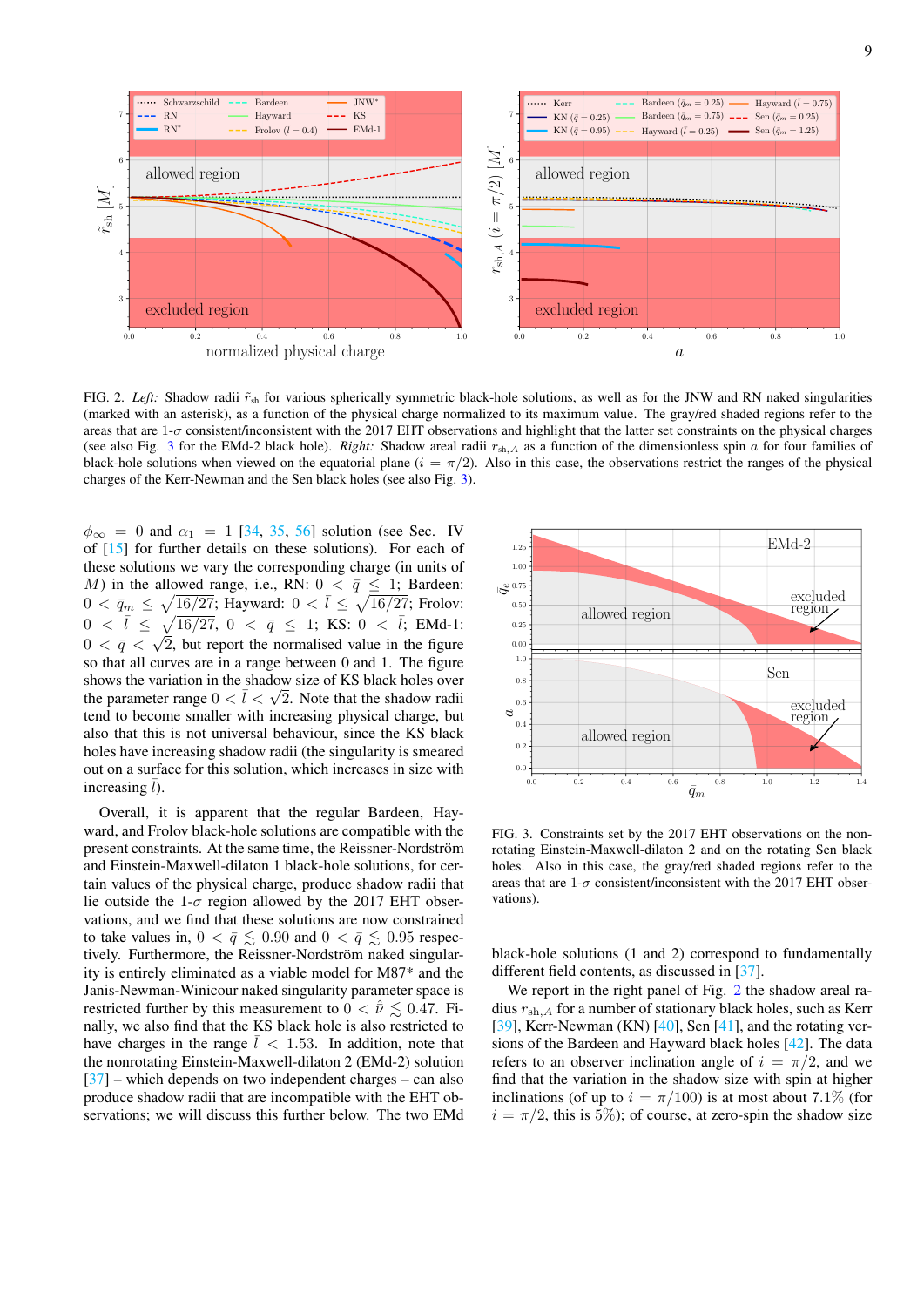does not change with inclination. The shadow areal radii are shown as a function of the dimensionless spin of the black hole  $a := J/M^2$ , where J is its angular momentum, and for representative values of the additional parameters that characterize the solutions. Note that – similar to the angular momentum for a Kerr black hole – the role of an electric charge or the presence of a de Sitter core (as in the case of the Hayward black holes) is to reduce the apparent size of the shadow. Furthermore, on increasing the spin parameter, we recover the typical trend that the shadow becomes increasingly noncircular, as encoded, e.g., in the distortion parameter  $\delta_{sh}$  defined in  $[24, 50]$  $[24, 50]$  $[24, 50]$  (see Appendix [A\)](#page-13-2). Also in this case, while the regular rotating Bardeen and Hayward solutions are compatible with the present constraints set by the 2017 EHT observations, the Kerr-Newman and Sen families of black holes can produce shadow areal radii that lie outside of the  $1-\sigma$  region allowed by the observations.

To further explore the constraints on the excluded regions for the Einstein-Maxwell-dilaton 2 and the Sen black holes, we report in Fig. [3](#page-8-1) the relevant ranges for these two solutions. The Einstein-Maxwell-dilaton 2 black holes are nonrotating but have two physical charges expressed by the coefficients  $0 < \bar{q}_e < \sqrt{2}$  and  $0 < \bar{q}_m < \sqrt{2}$ , while the Sen black holes spin (*a*) and have an additional electromagnetic charge  $\bar{q}_m$ . Also in this case, the gray/red shaded regions refer to the areas that are consistent/inconsistent with the 2017 EHT observations. The figure shows rather easily that for these two black-hole families there are large areas of the space of parameters that are excluded at the  $1-\sigma$  level. Not surprisingly, these areas are those where the physical charges take their largest values and hence the corresponding black-hole solutions are furthest away from the corresponding Schwarzschild or Kerr solutions. The obvious prospect is of course that as the EHT increases the precision of it's measurements, increasingly larger portions of the space of parameters of these black holes will be excluded. Furthermore, other solutions that are presently still compatible with the observations may see their corresponding physical charges restricted.

### VI. CONCLUSIONS

As our understanding of gravity under extreme regimes improves, and as physical measurements of these regimes are now becoming available – either through the imaging of supermassive black holes or the detection of gravitational waves from stellar-mass black holes – we are finally in the position of setting some constraints to the large landscape of non-Kerr black holes that have been proposed over the years. We have used here the recent 2017 EHT observations of M87\* to set constraints, at the 1- $\sigma$ -level, on the physical charges – either electric, scalar, or angular momentum – of a large variety of static (nonrotating) or stationary (rotating) black holes.

In this way, when considering nonrotating black holes with a single physical charge, we have been able to rule out, at 68% confidence levels, the possibility that M87\* is a nearextremal Reissner-Nordström or Einstein-Maxwell-dilaton 1 black hole and that the corresponding physical charge must

be in the range, RN:  $0 < \bar{q} \lesssim 0.90$  and EMd-1:  $0 < \bar{q} \lesssim 0.95$ . We also find that it cannot be a Reissner-Nordström naked singularity or a JNW naked singularity with large scalar charge, i.e., only  $0 < \hat{v} \le 0.47$  is allowed. Similarly, when considering black holes with two physical charges (either nonrotating or rotating), we have been able to exclude, with 68% confidence, considerable regions of the space of parameters in the case of the Einstein-Maxwell-dilaton 2, Kerr-Newman and Sen black holes. Although the idea of setting such constraints is an old one (see, e.g.,  $[14, 15, 18, 21, 22]$  $[14, 15, 18, 21, 22]$  $[14, 15, 18, 21, 22]$  $[14, 15, 18, 21, 22]$  $[14, 15, 18, 21, 22]$  $[14, 15, 18, 21, 22]$  $[14, 15, 18, 21, 22]$  $[14, 15, 18, 21, 22]$  $[14, 15, 18, 21, 22]$ ), and while there have been recent important developments in the study of other possible observational signatures of such alternative solutions, such as in X-ray spectra of accreting black holes (see, e.g.,  $[59]$ ) and in gravitational waves  $[56, 60]$  $[56, 60]$  $[56, 60]$ , to the best of our knowledge, constraints of this type have not been set before for the spacetimes considered here.

As a final remark, we note that while we have chosen only a few solutions that can be seen as deviations from the Schwarzschild/Kerr solutions since they share the same basic Einstein-Hilbert-Maxwell action of GR, the work presented here is meant largely as a proof-of-concept investigation and a methodological example of how to exploit observations and measurements that impact the photon region. While a certain degeneracy in the shadow size induced by mass and spin remains and is inevitable, when in the future the relative difference in the posterior for the angular gravitational radius for M87\* can be pushed to  $\leq 5\%$ , we should be able to constrain its spin, when modeling it as a Kerr black hole. Furthermore, since this posterior implies a spread in the estimated mass, one can expect small changes in the exact values of the maximum allowed charges reported here. Hence, as future observations – either in terms of black-hole imaging or of gravitationalwave detection – will become more precise and notwithstanding a poor measurement of the black-hole spin, the methodology presented here can be readily applied to set even tighter constraints on the physical charges of non-Einsteinian black holes.

*Acknowledgements.* It is a pleasure to thank Enrico Barausse, Sebastian Völkel and Nicola Franchini for insightful discussions on alternative black holes. During the completion of this work we have become aware of a related work by S. Völkel et al. [\[61\]](#page-13-5), which deals with topics that partly overlap with those of this manuscript (i.e., EHT tests of the strong-field regime of GR).

The authors of the present paper thank the following organizations and programs: the Academy of Finland (projects 274477, 284495, 312496, 315721); the Alexander von Humboldt Stiftung; Agencia Nacional de Investigación y Desarrollo (ANID), Chile via NCN19 058 (TITANs), and Fondecyt 3190878; an Alfred P. Sloan Research Fellowship; Allegro, the European ALMA Regional Centre node in the Netherlands, the NL astronomy research network NOVA and the astronomy institutes of the University of Amsterdam, Leiden University and Radboud University; the Black Hole Initiative at Harvard University, through a grant (60477) from the John Templeton Foundation; the China Scholarship Council; Consejo Nacional de Ciencia y Tecnología (CONACYT, Mexico, projects U0004-246083, U0004-259839, F0003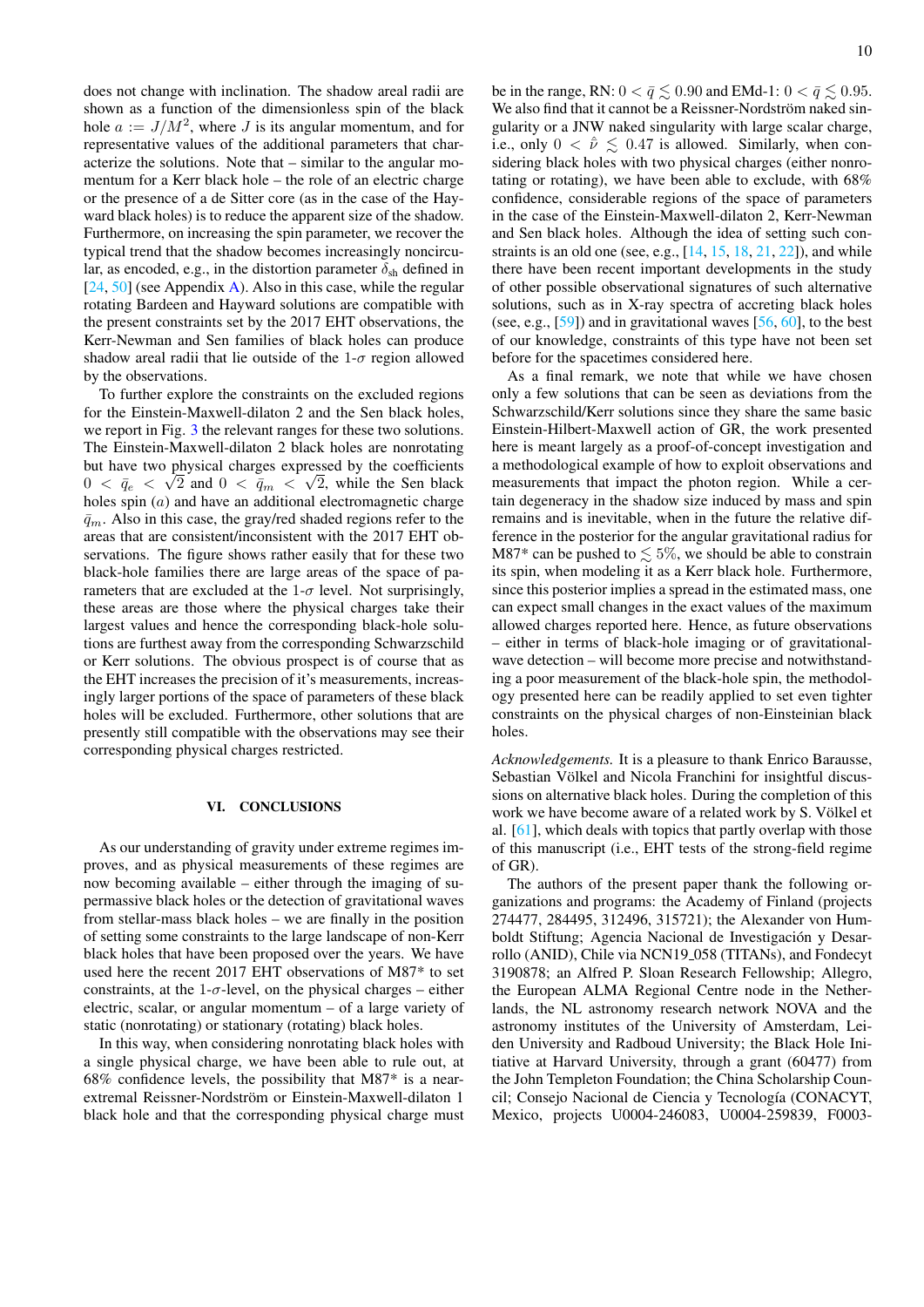272050, M0037-279006, F0003-281692, 104497, 275201, 263356); the Delaney Family via the Delaney Family John A.Wheeler Chair at Perimeter Institute; Direccion General ´ de Asuntos del Personal Academico-Universidad Nacional ´ Autónomade México (DGAPA-UNAM, projects IN112417 and IN112820); the EACOA Fellowship of the East Asia Core Observatories Association; the European Research Council Synergy Grant "BlackHoleCam: Imaging the Event Horizon of Black Holes" (grant 610058); the Generalitat Valenciana postdoctoral grant APOSTD/2018/177 and GenT Program (project CIDEGENT/2018/021); MICINN Research Project PID2019-108995GB-C22; the Gordon and Betty Moore Foundation (grants GBMF-3561, GBMF-5278); the Istituto Nazionale di Fisica Nucleare (INFN) sezione di Napoli, iniziative specifiche TEONGRAV; the International Max Planck Research School for Astronomy and Astrophysics at the Universities of Bonn and Cologne; Joint Princeton/Flatiron and Joint Columbia/Flatiron Postdoctoral Fellowships, research at the Flatiron Institute is supported by the Simons Foundation; the Japanese Government (Monbukagakusho: MEXT) Scholarship; the Japan Society for the Promotion of Science (JSPS) Grant-in-Aid for JSPS Research Fellowship (JP17J08829); the Key Research Program of Frontier Sciences, Chinese Academy of Sciences (CAS, grants QYZDJ-SSW-SLH057, QYZDJSSW- SYS008, ZDBS-LY-SLH011); the Lever-hulme Trust Early Career Research Fellowship; the Max-Planck-Gesellschaft (MPG); the Max Planck Partner Group of the MPG and the CAS; the MEXT/JSPS KAKENHI (grants 18KK0090, JP18K13594, JP18K03656, JP18H03721, 18K03709, 18H01245, 25120007); the Malaysian Fundamental Research Grant Scheme (FRGS) FRGS/1/2019/STG02/UM/02/6; the MIT International Science and Technology Initiatives (MISTI) Funds; the Ministry of Science and Technology (MOST) of Taiwan (105- 2112-M-001-025-MY3, 106-2112-M-001-011, 106-2119-M-001-027, 107-2119-M-001-017, 107-2119-M-001-020, 107- 2119-M-110-005,108-2112-M-001-048, and 109-2124-M-001-005); the National Aeronautics and Space Administration (NASA, Fermi Guest Investigator grant 80NSSC20K1567 and 80NSSC20K1567, NASA Astrophysics Theory Program grant 80NSSC20K0527, NASA NuSTAR award 80NSSC20K0645, NASA grant NNX17AL82G, and Hubble Fellowship grant HST-HF2-51431.001-A awarded by the Space Telescope Science Institute, which is operated by the Association of Universities for Research in Astronomy, Inc., for NASA, under contract NAS5-26555); the National Institute of Natural Sciences (NINS) of Japan; the National Key Research and Development Program of China (grant 2016YFA0400704, 2016YFA0400702); the National ScienceFoundation (NSF, grants AST-0096454, AST-0352953, AST-0521233, AST-0705062, AST-0905844, AST-0922984, AST-1126433, AST-1140030, DGE-1144085, AST-1207704, AST-1207730, AST-1207752, MRI-1228509, OPP-1248097, AST-1310896, AST-1337663, AST-1440254, AST-1555365, AST-1615796, AST-1715061, AST-1716327, AST-1716536, OISE-1743747, AST-1816420, AST-1903847, AST-1935980, AST-2034306); the Natural Science Foundation of China (grants 11573051, 11633006, 11650110427,

10625314, 11721303, 11725312, 11933007, 11991052, 11991053); a fellowship of China Postdoctoral Science Foundation (2020M671266); the Natural Sciences and Engineering Research Council of Canada (NSERC, including a Discovery Grant and the NSERC Alexander Graham Bell Canada Graduate Scholarships-Doctoral Program); the National Research Foundation of Korea (the Global PhD Fellowship Grant: grants 2014H1A2A1018695, NRF-2015H1A2A1033752, 2015- R1D1A1A01056807, the Korea Research Fellowship Program: NRF-2015H1D3A1066561, Basic Research Support grant 2019R1F1A1059721); the Netherlands Organization for Scientific Research (NWO) VICI award (grant 639.043.513) and Spinoza Prize SPI 78- 409; the New Scientific Frontiers with Precision Radio Interferometry Fellowship awarded by the South African Radio Astronomy Observatory (SARAO), which is a facility of the National Research Foundation (NRF), an agency of the Department of Science and Innovation (DSI) of South Africa; the South African Research Chairs Initiative of the Department of Science and Innovation and National Research Foundation; the Onsala Space Observatory (OSO) national infrastructure, for the provisioning of its facilities/observational support (OSO receives funding through the Swedish Research Council under grant 2017-00648) the Perimeter Institute for Theoretical Physics (research at Perimeter Institute is supported by the Government of Canada through the Department of Innovation, Science and Economic Development and by the Province of Ontario through the Ministry of Research, Innovation and Science); the Spanish Ministerio de Ciencia e Innovación (grants PGC2018-098915-B-C21, AYA2016-80889-P; PID2019-108995GB-C21, PGC2018-098915-B-C21); the State Agency for Research of the Spanish MCIU through the "Center of Excellence Severo Ochoa" award for the Instituto de Astrofísica de Andalucía (SEV-2017-0709); the Toray Science Foundation; the Consejería de Economía, Conocimiento, Empresas y Universidad of the Junta de Andalucía (grant P18-FR-1769), the Consejo Superior de Investigaciones Científicas (grant 2019AEP112); the US Department of Energy (USDOE) through the Los Alamos National Laboratory (operated by Triad National Security, LLC, for the National Nuclear Security Administration of the USDOE (Contract 89233218CNA000001); the European Union's Horizon 2020 research and innovation program under grant agreement No 730562 RadioNet; ALMA North America Development Fund; the Academia Sinica; Chandra TM6-17006X; Chandra award DD7-18089X. This work used the Extreme Science and Engineering Discovery Environment (XSEDE), supported by NSF grant ACI-1548562, and CyVerse, supported by NSF grants DBI-0735191, DBI-1265383, and DBI-1743442. XSEDE Stampede2 resource at TACC was allocated through TG-AST170024 and TG-AST080026N. XSEDE Jet-Stream resource at PTI and TACC was allocated through AST170028. The simulations were performed in part on the SuperMUC cluster at the LRZ in Garching, on the LOEWE cluster in CSC in Frankfurt, and on the HazelHen cluster at the HLRS inStuttgart. This research was enabled in part by support provided by Compute Ontario ([http://computeontario.](http://computeontario.ca) [ca](http://computeontario.ca)), Calcul Quebec (<http://www.calculquebec.ca>)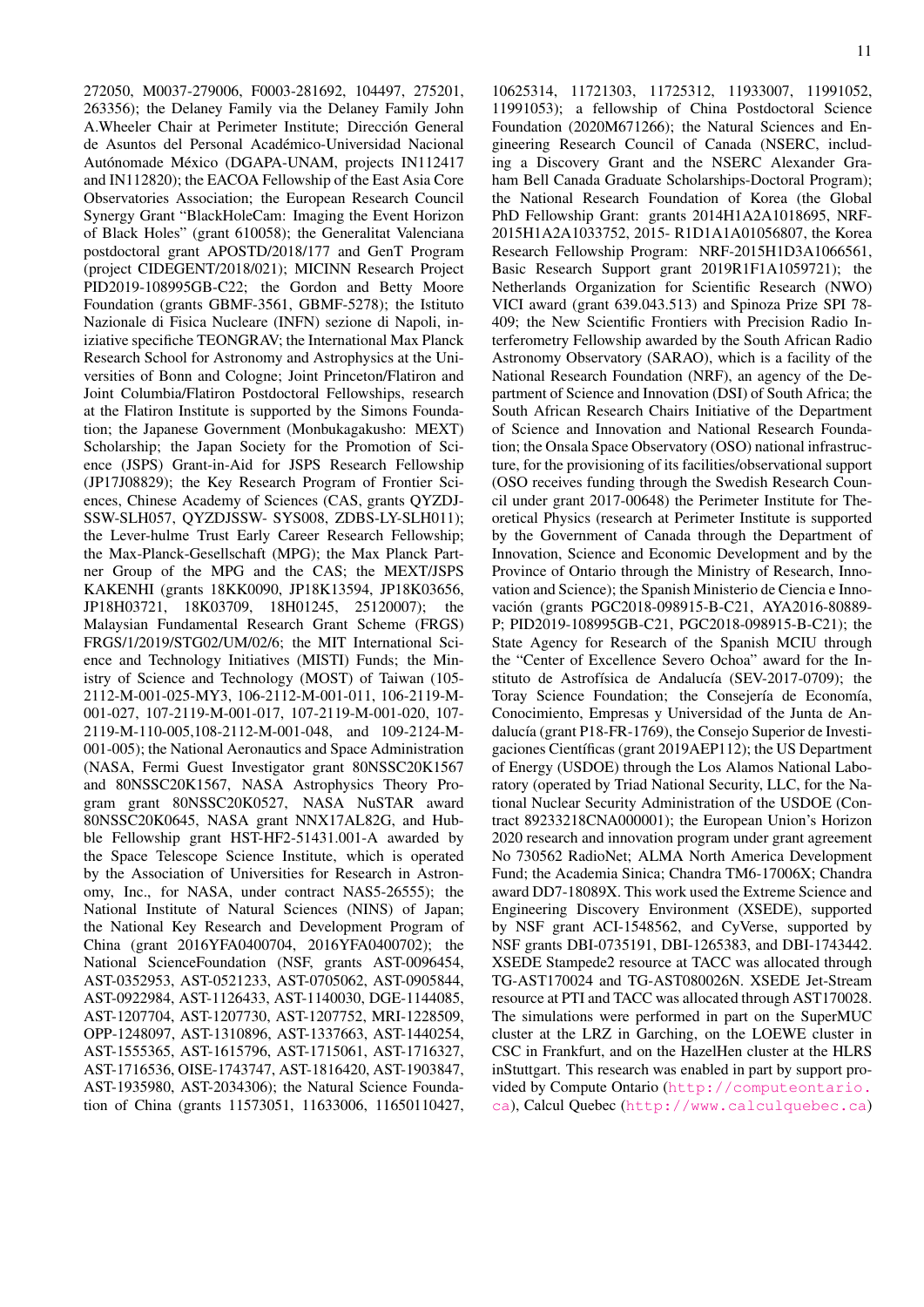and Compute Canada ([http://www.computecanada.](http://www.computecanada.ca) [ca](http://www.computecanada.ca)). We thank the staff at the participating observatories, correlation centers, and institutions for their enthusiastic support. This paper makes use of the following ALMA data: ADS/JAO.ALMA#2016.1.01154.V. ALMA is a partnership of the European Southern Observatory (ESO; Europe, representing its member states), NSF, and National Institutes of Natural Sciences of Japan, together with National Research Council (Canada), Ministry of Science and Technology (MOST; Taiwan), Academia Sinica Institute of Astronomy and Astro-physics(ASIAA; Taiwan), and Korea Astronomy and Space Science Institute (KASI; Republic of Korea), in cooperation with the Republic of Chile. The Joint ALMA Observatory is operated by ESO, Associated Universities, Inc. (AUI)/NRAO, and the National Astronomical Observatory of Japan (NAOJ). The NRAO is a facility of the NSF operated under cooperative agreement by AUI. This paper has made use of the following APEX data: Project ID T-091.F-0006-2013. APEX is a collaboration between the Max-Planck-Institut für Radioastronomie (Germany), ESO, and the Onsala Space Observatory (Sweden). The SMA is a joint project between the SAO and ASIAA and is funded by the Smithsonian Institution and the Academia Sinica. The JCMT is operated by the East Asian Observatory on behalf of the NAOJ, ASIAA, and KASI, as well as the Ministry of Finance of China, Chinese Academy of Sciences, and the National Key R&D Program (No. 2017YFA0402700) of China. Additional funding support for the JCMT is provided by the Science and Technologies Facility Council (UK) and participating universities in the UK and Canada. The LMT is a project operated by the Instituto Nacionalde Astrofísica, Óptica, y Electrónica (Mexico) and the University of Massachusetts at Amherst (USA), with financial support from the Consejo Nacional de Ciencia y Tecnología and the National Science Foundation. The IRAM 30m telescope on Pico Veleta, Spain is operated by IRAM and supported by CNRS (Centre National de la Recherche Scien-

- <span id="page-11-0"></span>[1] R. H. Dicke, [General Relativity and Gravitation](https://doi.org/10.1007/s10714-019-2509-2) 51, 57 (2019).
- <span id="page-11-1"></span>[2] C. M. Will, [Living Rev. Relativity](https://doi.org/10.12942/lrr-2006-3) 9, 3 (2006), [arXiv:gr](https://arxiv.org/abs/arXiv:gr-qc/0510072)[qc/0510072.](https://arxiv.org/abs/arXiv:gr-qc/0510072)
- <span id="page-11-2"></span>[3] T. E. Collett, L. J. Oldham, R. J. Smith, M. W. Auger, K. B. Westfall, D. Bacon, R. C. Nichol, K. L. Masters, K. Koyama, and R. van den Bosch, Science 360[, 134 \(2018\),](https://doi.org/10.1126/science.aao2469) [arXiv:1806.08300 \[astro-ph.CO\].](https://arxiv.org/abs/1806.08300)
- <span id="page-11-3"></span>[4] G. 't Hooft and M. Veltman, Annales de L'Institut Henri Poincare Section (A) Physique Theorique 20, 69 (1974); N. V. Krasnikov, [Theoretical and Mathematical Physics](https://doi.org/10.1007/BF01017588) 73, 1184  $(1987)$ ; H. Lü, A. Perkins, C. N. Pope, and K. S. Stelle, *[Phys.](https://doi.org/10.1103/PhysRevLett.114.171601)* Rev. Lett. 114[, 171601 \(2015\),](https://doi.org/10.1103/PhysRevLett.114.171601) [arXiv:1502.01028 \[hep-th\].](https://arxiv.org/abs/1502.01028)
- <span id="page-11-4"></span>[5] J. Scherk and J. H. Schwarz, [Nuclear Physics B](https://doi.org/10.1016/0550-3213(79)90592-3) 153, 61 (1979); M. B. Green, J. H. Schwarz, and E. Witten, *Superstring Theory* (1988).
- <span id="page-11-5"></span>[6] E. Barausse, T. Jacobson, and T. P. Sotiriou, [Phys. Rev. D](https://doi.org/10.1103/PhysRevD.83.124043) 83, [124043 \(2011\),](https://doi.org/10.1103/PhysRevD.83.124043) [arXiv:1104.2889 \[gr-qc\];](https://arxiv.org/abs/1104.2889) E. Barausse and T. P. Sotiriou, [Classical and Quantum Gravity](https://doi.org/10.1088/0264-9381/30/24/244010) 30, 244010 (2013), [arXiv:1307.3359 \[gr-qc\];](https://arxiv.org/abs/1307.3359) E. Barausse, T. P. Sotiriou, and I. Vega, Phys. Rev. D 93[, 044044 \(2016\),](https://doi.org/10.1103/PhysRevD.93.044044) [arXiv:1512.05894](https://arxiv.org/abs/1512.05894)

tifique, France), MPG (Max-Planck- Gesellschaft, Germany) and IGN (Instituto Geográfico Nacional, Spain). The SMT is operated by the Arizona Radio Observatory, a part of the Steward Observatory of the University of Arizona, with financial support of operations from the State of Arizona and financial support for instrumentation development from the NSF. The SPT is supported by the National Science Foundation through grant PLR-1248097. Partial support is also provided by the NSF Physics Frontier Center grant PHY-1125897 to the Kavli Institute of Cosmological Physics at the University of Chicago, the Kavli Foundation and the Gordon and Betty Moore Foundation grant GBMF 947. The SPT hydrogen maser was provided on loan from the GLT, courtesy of ASIAA. The EHTC has received generous donations of FPGA chips from Xilinx Inc., under the Xilinx University Program. The EHTC has benefited from technology shared under open-source license by the Collaboration for Astronomy Signal Processing and Electronics Research (CASPER). The EHT project is grateful to T4Science and Microsemi for their assistance with Hydrogen Masers. This research has made use of NASA's Astrophysics Data System. We gratefully acknowledge the support provided by the extended staff of the ALMA, both from the inception of the ALMA Phasing Project through the observational campaigns of 2017 and 2018. We would like to thank A. Deller and W. Brisken for EHT-specific support with the use of DiFX. We acknowledge the significance that Maunakea, where the SMA and JCMT EHT stations are located, has for the indigenous Hawaiian people.

*Facilities*: EHT, ALMA, APEX, IRAM:30 m, JCMT, LMT, SMA, ARO:SMT, SPT.

*Software*: AIPS [\[62\]](#page-13-6), ParselTongue [\[63\]](#page-13-7), GNU Parallel [\[64\]](#page-13-8), eht-imaging [\[65\]](#page-13-9), Difmap [\[66\]](#page-13-10), Numpy [\[67\]](#page-13-11), Scipy [\[68\]](#page-13-12), Pandas [\[69\]](#page-13-13), Astropy [\[70,](#page-13-14) [71\]](#page-13-15), Jupyter [\[72\]](#page-13-16), Matplotlib [\[73\]](#page-13-17), THEMIS [\[74\]](#page-13-18), DMC [\[75\]](#page-13-19), polsolve [\[76\]](#page-13-20), GPCAL [\[77\]](#page-13-21).

[\[gr-qc\];](https://arxiv.org/abs/1512.05894) O. Ramos and E. Barausse, [Phys. Rev. D](https://doi.org/10.1103/PhysRevD.99.024034) 99, 024034 [\(2019\),](https://doi.org/10.1103/PhysRevD.99.024034) [arXiv:1811.07786 \[gr-qc\];](https://arxiv.org/abs/1811.07786) O. Sarbach, E. Barausse, and J. A. Preciado-López, [Classical and Quantum Gravity](https://doi.org/10.1088/1361-6382/ab2e13) 36, [165007 \(2019\),](https://doi.org/10.1088/1361-6382/ab2e13) [arXiv:1902.05130 \[gr-qc\].](https://arxiv.org/abs/1902.05130)

- <span id="page-11-6"></span>[7] T. Damour and J. H. Taylor, *Phys. Rev. D* **45**[, 1840 \(1992\);](https://doi.org/10.1103/PhysRevD.45.1840) N. Wex, arXiv e-prints (2014), [arXiv:1402.5594 \[gr-qc\];](https://arxiv.org/abs/1402.5594) N. Wex and M. Kramer, Universe 6[, 156 \(2020\).](https://doi.org/10.3390/universe6090156)
- <span id="page-11-7"></span>[8] R. Abuter *et al.* (GRAVITY), [Astron. Astrophys.](https://doi.org/10.1051/0004-6361/201833718) 615, L15 [\(2018\),](https://doi.org/10.1051/0004-6361/201833718) [arXiv:1807.09409 \[astro-ph.GA\].](https://arxiv.org/abs/1807.09409)
- <span id="page-11-8"></span>[9] R. Abuter, A. Amorim, M. Bauböck, J. P. Berger, H. Bonnet, W. Brandner, V. Cardoso, Y. Clénet, P. T. de Zeeuw, and J. Dexter, [Astronomy & Astrophysics](https://doi.org/10.1051/0004-6361/202037813) 636, L5 (2020), [arXiv:2004.07187 \[astro-ph.GA\].](https://arxiv.org/abs/2004.07187)
- <span id="page-11-9"></span>[10] B. P. Abbott, R. Abbott, T. D. Abbott, M. R. Abernathy, F. Acernese, K. Ackley, C. Adams, T. Adams, P. Addesso, R. X. Adhikari, and et al., Phys. Rev. Lett. 116[, 061102 \(2016\),](https://doi.org/10.1103/PhysRevLett.116.061102) [arXiv:1602.03837 \[gr-qc\];](https://arxiv.org/abs/1602.03837) [Astrophys. J. Lett.](https://doi.org/10.3847/2041-8205/818/2/L22) 818, L22 (2016), [arXiv:1602.03846 \[astro-ph.HE\].](https://arxiv.org/abs/1602.03846)
- <span id="page-11-10"></span>[11] Event Horizon Telescope Collaboration, K. Akiyama, A. Alberdi, W. Alef, K. Asada, R. Azulay, A.-K. Baczko, D. Ball,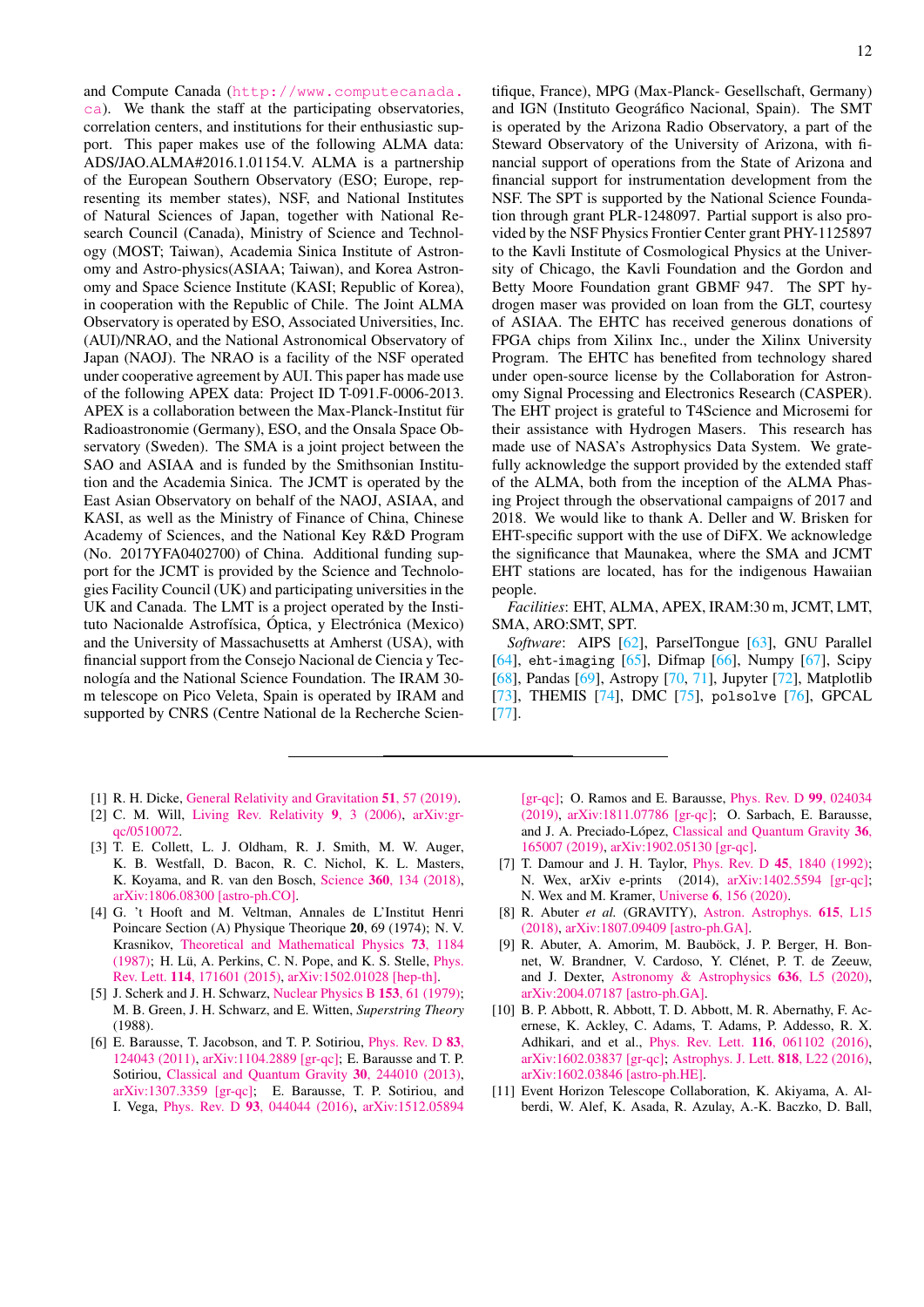<span id="page-12-30"></span>M. Baloković, J. Barrett, et al., [Astrophys. J. Lett.](https://doi.org/10.3847/2041-8213/ab0ec7) 875, L1 [\(2019\);](https://doi.org/10.3847/2041-8213/ab0ec7) [Astrophys. J. Lett.](https://doi.org/10.3847/2041-8213/ab0c96) 875, L2 (2019); [Astrophys. J. Lett.](https://doi.org/10.3847/2041-8213/ab0c57) 875[, L3 \(2019\);](https://doi.org/10.3847/2041-8213/ab0c57) [Astrophys. J. Lett.](https://doi.org/10.3847/2041-8213/ab0e85) 875, L4 (2019); [Astrophys.](https://doi.org/10.3847/2041-8213/ab0f43) J. Lett. 875[, L5 \(2019\);](https://doi.org/10.3847/2041-8213/ab0f43) [Astrophys. J. Lett.](https://doi.org/10.3847/2041-8213/ab1141) 875, L6 (2019).

- <span id="page-12-0"></span>[12] K. Gebhardt, J. Adams, D. Richstone, T. R. Lauer, S. M. Faber, K. Gültekin, J. Murphy, and S. Tremaine, [Astrophysical Journal](https://doi.org/10.1088/0004-637X/729/2/119) 729[, 119 \(2011\),](https://doi.org/10.1088/0004-637X/729/2/119) [arXiv:1101.1954 \[astro-ph.CO\].](https://arxiv.org/abs/1101.1954)
- <span id="page-12-1"></span>[13] D. Psaltis, L. Medeiros, P. Christian, F. Ozel, and the EHT Collaboration, Phys. Rev. Lett. 125[, 141104 \(2020\),](https://doi.org/10.1103/PhysRevLett.125.141104) [arXiv:2010.01055 \[gr-qc\].](https://arxiv.org/abs/2010.01055)
- <span id="page-12-2"></span>[14] T. Johannsen and D. Psaltis, [Phys. Rev. D](https://doi.org/10.1103/PhysRevD.83.124015) 83, 124015 [\(2011\),](https://doi.org/10.1103/PhysRevD.83.124015) [arXiv:1105.3191 \[gr-qc\];](https://arxiv.org/abs/1105.3191) T. Johannsen, [Phys. Rev.](https://doi.org/10.1103/PhysRevD.87.124017) D 87[, 124017 \(2013\),](https://doi.org/10.1103/PhysRevD.87.124017) [arXiv:1304.7786 \[gr-qc\];](https://arxiv.org/abs/1304.7786) S. Vigeland, N. Yunes, and L. C. Stein, Phys. Rev. D 83[, 104027 \(2011\),](https://doi.org/10.1103/PhysRevD.83.104027) [arXiv:1102.3706 \[gr-qc\];](https://arxiv.org/abs/1102.3706) T. Johannsen, [Phys. Rev. D](https://doi.org/10.1103/PhysRevD.88.044002) 88, [044002 \(2013\),](https://doi.org/10.1103/PhysRevD.88.044002) [arXiv:1501.02809 \[gr-qc\];](https://arxiv.org/abs/1501.02809) L. Rezzolla and A. Zhidenko, Phys. Rev. D 90[, 084009 \(2014\),](https://doi.org/10.1103/PhysRevD.90.084009) [arXiv:1407.3086](https://arxiv.org/abs/1407.3086) [\[gr-qc\];](https://arxiv.org/abs/1407.3086) Z. Younsi, A. Zhidenko, L. Rezzolla, R. Konoplya, and Y. Mizuno, Phys. Rev. D 94[, 084025 \(2016\),](https://doi.org/10.1103/PhysRevD.94.084025) [arXiv:1607.05767](https://arxiv.org/abs/1607.05767) [\[gr-qc\];](https://arxiv.org/abs/1607.05767) R. Konoplya, L. Rezzolla, and A. Zhidenko, *[Phys. Rev.](https://doi.org/10.1103/PhysRevD.93.064015)* D 93[, 064015 \(2016\),](https://doi.org/10.1103/PhysRevD.93.064015) [arXiv:1602.02378 \[gr-qc\].](https://arxiv.org/abs/1602.02378)
- <span id="page-12-3"></span>[15] P. Kocherlakota and L. Rezzolla, [Phys. Rev. D](https://doi.org/10.1103/PhysRevD.102.064058) 102, 064058 [\(2020\),](https://doi.org/10.1103/PhysRevD.102.064058) [arXiv:2007.15593 \[gr-qc\].](https://arxiv.org/abs/2007.15593)
- <span id="page-12-4"></span>[16] C. Bambi and K. Freese, *Phys. Rev. D* **79**[, 043002 \(2009\),](https://doi.org/10.1103/PhysRevD.79.043002) [arXiv:0812.1328 \[astro-ph\];](https://arxiv.org/abs/0812.1328) C. Bambi and N. Yoshida, [Class.](https://doi.org/10.1088/0264-9381/27/20/205006) Quantum Grav. 27[, 205006 \(2010\),](https://doi.org/10.1088/0264-9381/27/20/205006) [arXiv:1004.3149 \[gr-qc\];](https://arxiv.org/abs/1004.3149) L. Amarilla, E. F. Eiroa, and G. Giribet, [Phys. Rev. D](https://doi.org/10.1103/PhysRevD.81.124045) 81, [124045 \(2010\),](https://doi.org/10.1103/PhysRevD.81.124045) [arXiv:1005.0607 \[gr-qc\];](https://arxiv.org/abs/1005.0607) L. Amarilla and E. F. Eiroa, Phys. Rev. D 87[, 044057 \(2013\),](https://doi.org/10.1103/PhysRevD.87.044057) [arXiv:1301.0532](https://arxiv.org/abs/1301.0532) [\[gr-qc\];](https://arxiv.org/abs/1301.0532) S.-W. Wei and Y.-X. Liu, JCAP 2013 [\(11\), 063,](https://doi.org/10.1088/1475-7516/2013/11/063) [arXiv:1311.4251 \[gr-qc\];](https://arxiv.org/abs/1311.4251) P. G. Nedkova, V. K. Tinchev, and S. S. Yazadjiev, Phys. Rev. D 88[, 124019 \(2013\),](https://doi.org/10.1103/PhysRevD.88.124019) [arXiv:1307.7647 \[gr-qc\];](https://arxiv.org/abs/1307.7647) U. Papnoi, F. Atamurotov, S. G. Ghosh, and B. Ahmedov, Phys. Rev. D 90[, 024073 \(2014\),](https://doi.org/10.1103/PhysRevD.90.024073) [arXiv:1407.0834 \[gr-qc\];](https://arxiv.org/abs/1407.0834) S.-W. Wei, P. Cheng, Y. Zhong, and X.-N. Zhou, JCAP 2015 [\(8\), 004,](https://doi.org/10.1088/1475-7516/2015/08/004) [arXiv:1501.06298 \[gr](https://arxiv.org/abs/1501.06298)[qc\];](https://arxiv.org/abs/1501.06298) M. Ghasemi-Nodehi, Z. Li, and C. Bambi, [European](https://doi.org/10.1140/epjc/s10052-015-3539-x) [Physical Journal C](https://doi.org/10.1140/epjc/s10052-015-3539-x) 75, 315 (2015), [arXiv:1506.02627 \[gr](https://arxiv.org/abs/1506.02627)[qc\];](https://arxiv.org/abs/1506.02627) F. Atamurotov, S. G. Ghosh, and B. Ahmedov, [Euro](https://doi.org/10.1140/epjc/s10052-016-4122-9)[pean Physical Journal C](https://doi.org/10.1140/epjc/s10052-016-4122-9) 76, 273 (2016), [arXiv:1506.03690](https://arxiv.org/abs/1506.03690) [\[gr-qc\];](https://arxiv.org/abs/1506.03690) B. Pratap Singh and S. G. Ghosh, arXiv e-prints , arXiv:1707.07125 (2017), [arXiv:1707.07125 \[gr-qc\];](https://arxiv.org/abs/1707.07125) M. Amir, B. P. Singh, and S. G. Ghosh, [European Physical Journal C](https://doi.org/10.1140/epjc/s10052-018-5872-3) 78, [399 \(2018\),](https://doi.org/10.1140/epjc/s10052-018-5872-3) [arXiv:1707.09521 \[gr-qc\];](https://arxiv.org/abs/1707.09521) H. Olivares, Z. Younsi, C. M. Fromm, M. De Laurentis, O. Porth, Y. Mizuno, H. Falcke, M. Kramer, and L. Rezzolla, MNRAS 497[, 521 \(2020\),](https://doi.org/10.1093/mnras/staa1878) [arXiv:1809.08682 \[gr-qc\].](https://arxiv.org/abs/1809.08682)
- <span id="page-12-33"></span>[17] Y. Mizuno, Z. Younsi, C. M. Fromm, O. Porth, M. De Laurentis, H. Olivares, H. Falcke, M. Kramer, and L. Rezzolla, [Nature](https://doi.org/10.1038/s41550-018-0449-5) Astronomy 2[, 585 \(2018\),](https://doi.org/10.1038/s41550-018-0449-5) [arXiv:1804.05812 \[astro-ph.GA\].](https://arxiv.org/abs/1804.05812)
- <span id="page-12-5"></span>[18] P. V. P. Cunha, C. A. R. Herdeiro, and E. Radu, *[Phys. Rev. Lett.](https://doi.org/10.1103/PhysRevLett.123.011101)* 123[, 011101 \(2019\),](https://doi.org/10.1103/PhysRevLett.123.011101) [arXiv:1904.09997 \[gr-qc\].](https://arxiv.org/abs/1904.09997)
- <span id="page-12-6"></span>[19] A. Grenzebach, *[The Shadow of Black Holes](https://doi.org/10.1007/978-3-319-30066-5)* (Springer International Publishing, 2016).
- <span id="page-12-44"></span>[20] Z. Stuchlík and J. Schee, [European Physical Journal C](https://doi.org/10.1140/epjc/s10052-019-6543-8) 79, 44 [\(2019\).](https://doi.org/10.1140/epjc/s10052-019-6543-8)
- <span id="page-12-46"></span>[21] R. Kumar, S. G. Ghosh, and A. Wang, *[Phys. Rev. D](https://doi.org/10.1103/PhysRevD.100.124024)* 100, [124024 \(2019\),](https://doi.org/10.1103/PhysRevD.100.124024) [arXiv:1912.05154 \[gr-qc\].](https://arxiv.org/abs/1912.05154)
- <span id="page-12-21"></span>[22] R. Kumar, A. Kumar, and S. G. Ghosh, [Astrophys. J.](https://doi.org/10.3847/1538-4357/ab8c4a) 896, 89 [\(2020\),](https://doi.org/10.3847/1538-4357/ab8c4a) [arXiv:2006.09869 \[gr-qc\].](https://arxiv.org/abs/2006.09869)
- <span id="page-12-25"></span>[23] K. Hioki and U. Miyamoto, Phys. Rev. D 78[, 044007 \(2008\),](https://doi.org/10.1103/PhysRevD.78.044007) [arXiv:0805.3146 \[gr-qc\].](https://arxiv.org/abs/0805.3146)
- <span id="page-12-7"></span>[24] A. Abdujabbarov, M. Amir, B. Ahmedov, and S. G. Ghosh, Phys. Rev. D 93[, 104004 \(2016\),](https://doi.org/10.1103/PhysRevD.93.104004) [arXiv:1604.03809 \[gr-qc\].](https://arxiv.org/abs/1604.03809)
- <span id="page-12-8"></span>[25] P. O. Mazur and E. Mottola, [Proceedings of the National](https://doi.org/10.1073/pnas.0402717101) [Academy of Science](https://doi.org/10.1073/pnas.0402717101) 101, 9545 (2004), [gr-qc/0407075.](https://arxiv.org/abs/gr-qc/0407075)
- <span id="page-12-32"></span><span id="page-12-9"></span>[26] C. B. M. H. Chirenti and L. Rezzolla, [Phys. Rev. D](https://doi.org/10.1103/PhysRevD.78.084011) 78, 084011 [\(2008\),](https://doi.org/10.1103/PhysRevD.78.084011) [arXiv:0808.4080 \[gr-qc\].](https://arxiv.org/abs/0808.4080)
- <span id="page-12-10"></span>[27] R. Shaikh, P. Kocherlakota, R. Narayan, and P. S. Joshi, [Mon.](https://doi.org/10.1093/mnras/sty2624) [Not. R. Astron. Soc.](https://doi.org/10.1093/mnras/sty2624) 482, 52 (2019), [arXiv:1802.08060 \[astro](https://arxiv.org/abs/1802.08060)[ph.HE\].](https://arxiv.org/abs/1802.08060)
- <span id="page-12-11"></span>[28] D. Dey, R. Shaikh, and P. S. Joshi, arXiv e-prints , arXiv:2009.07487 (2020), [arXiv:2009.07487 \[gr-qc\].](https://arxiv.org/abs/2009.07487)
- <span id="page-12-12"></span>[29] R. M. Wald, *General Relativity* (The University of Chicago Press, Chicago, 1984).
- <span id="page-12-13"></span>[30] J. Bardeen, in *Proceedings of GR5* (Tbilisi, USSR, 1968) p. 174.
- <span id="page-12-36"></span>[31] S. A. Hayward, Phys. Rev. Lett. 96[, 031103 \(2006\),](https://doi.org/10.1103/PhysRevLett.96.031103) [arXiv:gr](https://arxiv.org/abs/gr-qc/0506126)[qc/0506126 \[gr-qc\].](https://arxiv.org/abs/gr-qc/0506126)
- <span id="page-12-14"></span>[32] V. P. Frolov, Phys. Rev. D 94[, 104056 \(2016\),](https://doi.org/10.1103/PhysRevD.94.104056) [arXiv:1609.01758 \[gr-qc\].](https://arxiv.org/abs/1609.01758)
- <span id="page-12-15"></span>[33] D. I. Kazakov and S. N. Solodukhin, [Nuclear Physics B](https://doi.org/10.1016/S0550-3213(94)80045-6) 429, [153 \(1994\),](https://doi.org/10.1016/S0550-3213(94)80045-6) [arXiv:hep-th/9310150 \[hep-th\].](https://arxiv.org/abs/hep-th/9310150)
- <span id="page-12-38"></span>[34] G. W. Gibbons and K.-I. Maeda, [Nuclear Physics B](https://doi.org/10.1016/0550-3213(88)90006-5) 298, 741 [\(1988\).](https://doi.org/10.1016/0550-3213(88)90006-5)
- <span id="page-12-39"></span>[35] D. Garfinkle, G. T. Horowitz, and A. Strominger, [Phys. Rev. D](https://doi.org/10.1103/PhysRevD.43.3140) 43[, 3140 \(1991\).](https://doi.org/10.1103/PhysRevD.43.3140)
- [36] A. García, D. Galtsov, and O. Kechkin, *[Phys. Rev. Lett.](https://doi.org/10.1103/PhysRevLett.74.1276)* 74, [1276 \(1995\).](https://doi.org/10.1103/PhysRevLett.74.1276)
- <span id="page-12-16"></span>[37] R. Kallosh, A. Linde, T. Ortín, A. Peet, and A. van Proeyen, Phys. Rev. D 46[, 5278 \(1992\),](https://doi.org/10.1103/PhysRevD.46.5278) [arXiv:hep-th/9205027 \[hep-th\].](https://arxiv.org/abs/hep-th/9205027)
- <span id="page-12-17"></span>[38] A. I. Janis, E. T. Newman, and J. Winicour, *[Phys. Rev. Lett.](https://doi.org/10.1103/PhysRevLett.20.878)* 20, [878 \(1968\).](https://doi.org/10.1103/PhysRevLett.20.878)
- <span id="page-12-18"></span>[39] R. P. Kerr, *[Phys. Rev. Lett.](https://doi.org/10.1103/PhysRevLett.11.237)* **11**, 237 (1963).
- <span id="page-12-35"></span>[40] E. T. Newman, E. Couch, K. Chinnapared, A. Exton, A. Prakash, and R. Torrence, [Journal of Mathematical Physics](https://doi.org/10.1063/1.1704351) 6[, 918 \(1965\).](https://doi.org/10.1063/1.1704351)
- <span id="page-12-37"></span>[41] A. Sen, *[Phys. Rev. Lett.](https://doi.org/10.1103/PhysRevLett.69.1006)* **69**, 1006 (1992), [hep-th/9204046.](https://arxiv.org/abs/hep-th/9204046)
- <span id="page-12-19"></span>[42] C. Bambi and L. Modesto, [Physics Letters B](https://doi.org/10.1016/j.physletb.2013.03.025) **721**, 329 (2013), [arXiv:1302.6075 \[gr-qc\].](https://arxiv.org/abs/1302.6075)
- <span id="page-12-20"></span>[43] E. T. Newman and A. I. Janis, [Journal of Mathematical Physics](https://doi.org/10.1063/1.1704350) 6[, 915 \(1965\).](https://doi.org/10.1063/1.1704350)
- <span id="page-12-22"></span>[44] B. Carter, *Phys. Rev.* **174**[, 1559 \(1968\).](https://doi.org/10.1103/PhysRev.174.1559)
- <span id="page-12-23"></span>[45] F. Astorga, J. F. Salazar, and T. Zannias, [Phys. Scr.](https://doi.org/10.1088/1402-4896/aacd44) 93, 085205 [\(2018\),](https://doi.org/10.1088/1402-4896/aacd44) [arXiv:1712.08972 \[gr-qc\].](https://arxiv.org/abs/1712.08972)
- <span id="page-12-24"></span>[46] S. Yazadjiev, [General Relativity and Gravitation](https://doi.org/10.1023/A:1002080003862) 32, 2345 [\(2000\),](https://doi.org/10.1023/A:1002080003862) [arXiv:gr-qc/9907092 \[gr-qc\].](https://arxiv.org/abs/gr-qc/9907092)
- <span id="page-12-42"></span><span id="page-12-26"></span>[47] K. Hioki and K.-I. Maeda, Phys. Rev. D 80[, 024042 \(2009\),](https://doi.org/10.1103/PhysRevD.80.024042) [arXiv:0904.3575 \[astro-ph.HE\].](https://arxiv.org/abs/0904.3575)
- <span id="page-12-27"></span>[48] R. Shaikh, Phys. Rev. D 100[, 024028 \(2019\),](https://doi.org/10.1103/PhysRevD.100.024028) [arXiv:1904.08322](https://arxiv.org/abs/1904.08322) [\[gr-qc\].](https://arxiv.org/abs/1904.08322)
- <span id="page-12-28"></span>[49] J. M. Bardeen, W. H. Press, and S. A. Teukolsky, [Astrophys. J.](https://doi.org/10.1086/151796) 178[, 347 \(1972\).](https://doi.org/10.1086/151796)
- <span id="page-12-29"></span>[50] A. A. Abdujabbarov, L. Rezzolla, and B. J. Ahmedov, [Mon.](https://doi.org/10.1093/mnras/stv2079) [Not. R. Astron. Soc.](https://doi.org/10.1093/mnras/stv2079) 454, 2423 (2015), [arXiv:1503.09054 \[gr](https://arxiv.org/abs/1503.09054)[qc\].](https://arxiv.org/abs/1503.09054)
- <span id="page-12-31"></span>[51] T. Johannsen and D. Psaltis, [Astrophys. J.](https://doi.org/10.1088/0004-637X/718/1/446) 718, 446 (2010), [arXiv:1005.1931 \[astro-ph.HE\].](https://arxiv.org/abs/1005.1931)
- <span id="page-12-34"></span>[52] J. Magueijo, [Reports on Progress in Physics](https://doi.org/10.1088/0034-4885/66/11/R04) 66, 2025 (2003), [arXiv:astro-ph/0305457 \[astro-ph\].](https://arxiv.org/abs/astro-ph/0305457)
- <span id="page-12-40"></span>[53] M. E. Rodrigues and M. V. d. S. Silva, JCAP 2018 [\(6\), 025,](https://doi.org/10.1088/1475-7516/2018/06/025) [arXiv:1802.05095 \[gr-qc\].](https://arxiv.org/abs/1802.05095)
- <span id="page-12-41"></span>[54] S. L. Liebling and C. Palenzuela, [Living Reviews in Relativity](https://doi.org/10.12942/lrr-2012-6) 15[, 6 \(2012\),](https://doi.org/10.12942/lrr-2012-6) [arXiv:1202.5809 \[gr-qc\].](https://arxiv.org/abs/1202.5809)
- <span id="page-12-43"></span>[55] Z. Meliani, P. Grandclément, F. Casse, F. H. Vincent, O. Straub, and F. Dauvergne, [Classical and Quantum Gravity](https://doi.org/10.1088/0264-9381/33/15/155010) 33, 155010  $(2016)$ .
- <span id="page-12-45"></span>[56] E. W. Hirschmann, L. Lehner, S. L. Liebling, and C. Palenzuela,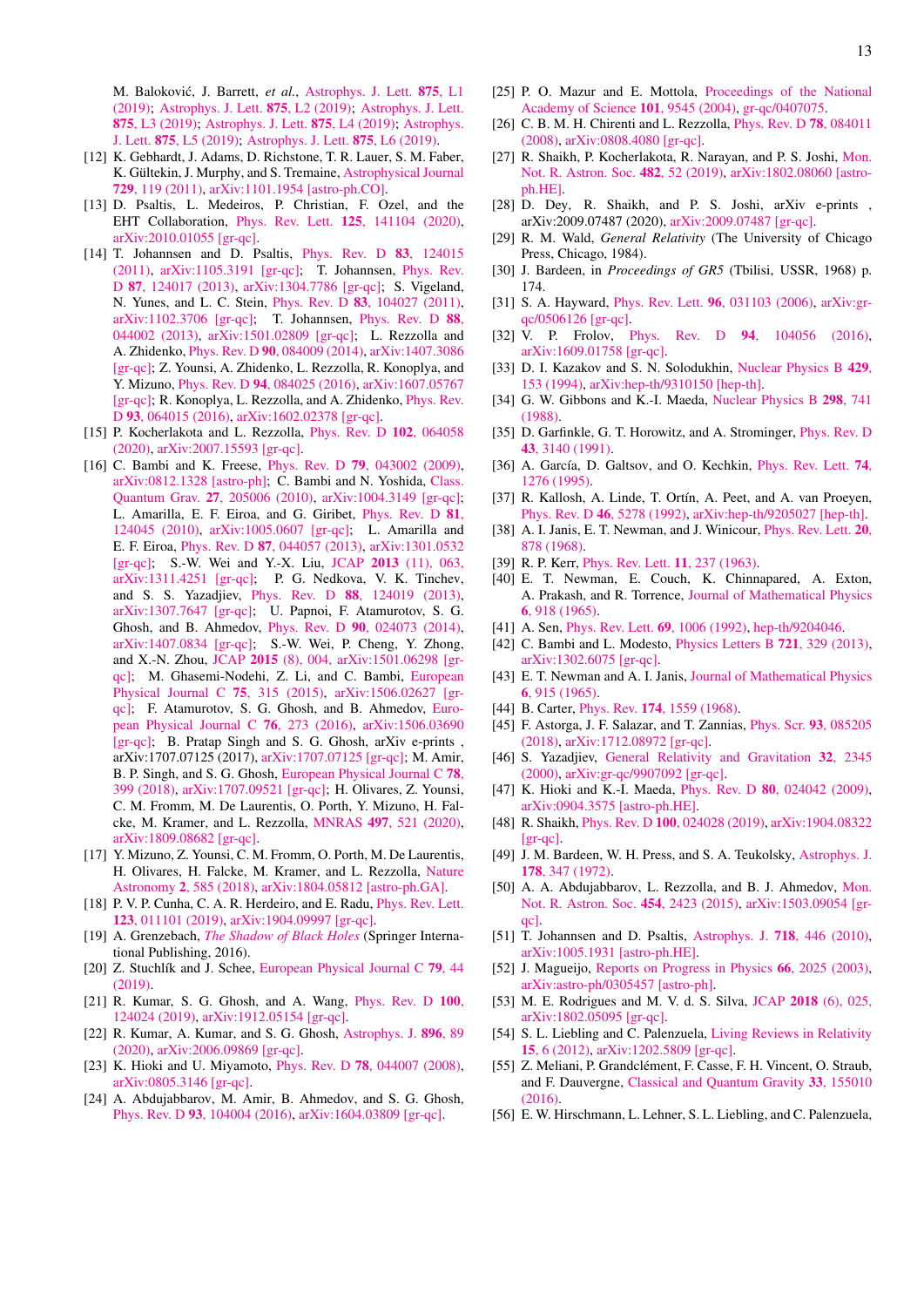Phys. Rev. D 97[, 064032 \(2018\),](https://doi.org/10.1103/PhysRevD.97.064032) [arXiv:1706.09875 \[gr-qc\].](https://arxiv.org/abs/1706.09875)

- <span id="page-13-0"></span>[57] D. L. Wiltshire, M. Visser, and S. M. Scott, *The Kerr spacetime: Rotating black holes in general relativity* (Cambridge University Press, 2009).
- <span id="page-13-1"></span>[58] A. Held, R. Gold, and A. Eichhorn, JCAP 2019 [\(6\), 029,](https://doi.org/10.1088/1475-7516/2019/06/029) [arXiv:1904.07133 \[gr-qc\].](https://arxiv.org/abs/1904.07133)
- <span id="page-13-3"></span>[59] C. Bambi, [Physics Letters B](https://doi.org/10.1016/j.physletb.2014.01.037) 730, 59 (2014), [arXiv:1401.4640](https://arxiv.org/abs/1401.4640)  $[*or*-*ac*]$ .
- <span id="page-13-4"></span>[60] E. Barausse, N. Yunes, and K. Chamberlain, [Phys. Rev. Lett.](https://doi.org/10.1103/PhysRevLett.116.241104) 116[, 241104 \(2016\),](https://doi.org/10.1103/PhysRevLett.116.241104) [arXiv:1603.04075 \[gr-qc\];](https://arxiv.org/abs/1603.04075) R. Konoplya and A. Zhidenko, [Physics Letters B](https://doi.org/10.1016/j.physletb.2016.03.044) 756, 350 (2016), [arXiv:1602.04738 \[gr-qc\];](https://arxiv.org/abs/1602.04738) F.-L. Julié, [JCAP](https://doi.org/10.1088/1475-7516/2018/01/026) 2018 (1), [026,](https://doi.org/10.1088/1475-7516/2018/01/026) [arXiv:1711.10769 \[gr-qc\];](https://arxiv.org/abs/1711.10769) JCAP 2018 [\(10\), 033,](https://doi.org/10.1088/1475-7516/2018/10/033) [arXiv:1809.05041 \[gr-qc\];](https://arxiv.org/abs/1809.05041) H. M. Siahaan, [Phys. Rev. D](https://doi.org/10.1103/PhysRevD.101.064036) 101, [064036 \(2020\),](https://doi.org/10.1103/PhysRevD.101.064036) [arXiv:1907.02158 \[gr-qc\].](https://arxiv.org/abs/1907.02158)
- <span id="page-13-5"></span>[61] S. H. Völkel, E. Barausse, N. Franchini, and A. E. Broderick, arXiv e-prints (2020), [arXiv:2011.06812 \[gr-qc\].](https://arxiv.org/abs/2011.06812)
- <span id="page-13-6"></span>[62] E. W. Greisen, AIPS, the VLA, and the VLBA, in *[Information](https://doi.org/10.1007/0-306-48080-8_7) [Handling in Astronomy - Historical Vistas](https://doi.org/10.1007/0-306-48080-8_7)*, Vol. 285, edited by A. Heck (2003) p. 109.
- <span id="page-13-7"></span>[63] M. Kettenis, H. J. van Langevelde, C. Reynolds, and B. Cotton, in *Astronomical Data Analysis Software and Systems XV*, Astronomical Society of the Pacific Conference Series, Vol. 351, edited by C. Gabriel, C. Arviset, D. Ponz, and S. Enrique (2006) p. 497.
- <span id="page-13-8"></span>[64] O. Tange, login: The USENIX Magazine 36, 42 (2011).
- <span id="page-13-9"></span>[65] A. A. Chael, M. D. Johnson, R. Narayan, S. S. Doeleman, J. F. C. Wardle, and K. L. Bouman, [Astrophys. J.](https://doi.org/10.3847/0004-637X/829/1/11) 829, 11 [\(2016\),](https://doi.org/10.3847/0004-637X/829/1/11) [arXiv:1605.06156 \[astro-ph.IM\].](https://arxiv.org/abs/1605.06156)
- <span id="page-13-10"></span>[66] M. Shepherd, Difmap: Synthesis Imaging of Visibility Data (2011), [ascl:1103.001.](https://arxiv.org/abs/1103.001)
- <span id="page-13-11"></span>[67] S. van der Walt, S. C. Colbert, and G. Varoquaux, [Computing in Science & Engineering](https://doi.org/10.1109/MCSE.2011.37) 13, 22 (2011), [http://aip.scitation.org/doi/pdf/10.1109/MCSE.2011.37.](https://arxiv.org/abs/http://aip.scitation.org/doi/pdf/10.1109/MCSE.2011.37)
- <span id="page-13-12"></span>[68] E. Jones *et al.*, SciPy: Open Source Scientific Tools for Python [http://www.scipy.org/](https://doi.org/http://www.scipy.org/) (2001).
- <span id="page-13-13"></span>[69] W. McKinney, in *Proc. IX Python in Science Conf.*, edited by S. van der Walt and J. Millman (2010) p. 51.
- <span id="page-13-14"></span>[70] Astropy Collaboration, T. P. Robitaille, E. J. Tollerud, *et al.*, [Astron. Astrophys.](https://doi.org/10.1051/0004-6361/201322068) 558, A33 (2013), [arXiv:1307.6212 \[astro](https://arxiv.org/abs/1307.6212)[ph.IM\].](https://arxiv.org/abs/1307.6212)
- <span id="page-13-15"></span>[71] Astropy Collaboration, A. M. Price-Whelan, B. M. Sipőcz, *et al.*, Astron. J. 156[, 123 \(2018\),](https://doi.org/10.3847/1538-3881/aabc4f) [arXiv:1801.02634 \[astro](https://arxiv.org/abs/1801.02634)[ph.IM\].](https://arxiv.org/abs/1801.02634)
- <span id="page-13-16"></span>[72] T. Kluyver *et al.*, in *Positioning and Power in Academic Publishing: Players, Agents and Agendas*, edited by F. Loizides and B. Schmidt (IOS Press, 2016) p. 87.
- <span id="page-13-17"></span>[73] J. D. Hunter, [Computing In Science & Engineering](https://doi.org/10.1109/MCSE.2007.55) 9, 90  $(2007)$
- <span id="page-13-18"></span>[74] A. E. Broderick *et al.*, [Astrophys. J.](https://doi.org/10.3847/1538-4357/ab91a4) 897, 139 (2020).
- <span id="page-13-19"></span>[75] D. W. Pesce, Astron. J. 161[, 178 \(2021\),](https://doi.org/10.3847/1538-3881/abe3f8) [arXiv:2102.03328](https://arxiv.org/abs/2102.03328) [\[astro-ph.IM\].](https://arxiv.org/abs/2102.03328)
- <span id="page-13-20"></span>[76] I. Martí-Vidal, A. Mus, M. Janssen, P. de Vicente, and J. González, [Astron. Astrophys.](https://doi.org/10.1051/0004-6361/202039527) 646, A52 (2021), [arXiv:2012.05581 \[astro-ph.IM\].](https://arxiv.org/abs/2012.05581)
- <span id="page-13-21"></span>[77] J. Park, D.-Y. Byun, K. Asada, and Y. Yun, [Astrophys. J.](https://doi.org/10.3847/1538-4357/abcc6e) 906, [85 \(2021\),](https://doi.org/10.3847/1538-4357/abcc6e) [arXiv:2011.09713 \[astro-ph.IM\].](https://arxiv.org/abs/2011.09713)

#### <span id="page-13-2"></span>Appendix A: Distortion parameters

Since the boundary of the shadow region is a closed curve as discussed above, one can define various characteristic fea-



<span id="page-13-22"></span>FIG. 4. Distortion parameter  $\delta_{sh}$  for a number of stationary black holes observed on the equatorial plane ( $i = \pi/2$ ) with dimensionless spin a. Because for observers viewing the black hole from inclinations increasingly close to the pole, the shadow boundary appears increasingly circular, the distortions reported can be taken as upper limits.

tures for a quantitative comparison  $[47, 50]$  $[47, 50]$  $[47, 50]$ . Out of the many possible measures of distortion of this curve from a perfect circle discussed in Ref. [\[50\]](#page-12-29), we use here the simplest one which was originally introduced in Ref. [\[47\]](#page-12-26), namely

$$
\delta_{\rm sh} = \frac{\alpha_{l,c} - \alpha_l}{r_{\rm sh,c}}, \tag{A1}
$$

where  $r_{\rm sh, c}$  is the radius of the circumcircle passing through the two points (since the images here are symmetric about the  $\alpha$ -axis) with coordinates  $(\alpha_r, 0)$  and  $(\alpha_t, \beta_t)$ , which are the rightmost and topmost points of the shadow curve, and is given as [\[47\]](#page-12-26),

$$
r_{\rm sh, c} = \frac{(\alpha_{\rm t} - \alpha_{\rm r})^2 + \beta_{\rm t}^2}{2|\alpha_{\rm t} - \alpha_{\rm r}|}, \qquad (A2)
$$

with  $(\alpha_l, 0)$  and  $(\alpha_{l,c}, 0)$  the leftmost points of the shadow curve and of the circumcircle respectively (see Fig. 3 of [\[24\]](#page-12-7)).

In Fig. [4](#page-13-22) we display the distortion parameter  $\delta_{sh}$  for the shadow curves of various rotating black holes, for an equatorial observer, as an additional simple comparable characteristic. We note also that the deviation of  $\delta_{sh}$  from zero is insignificant for observer viewing angles that are close to the pole of the black hole, as anticipated (not displayed here).

As a concluding remark we note that the EHT bounds on the size of the shadow of M87\*, as discussed above and displayed in Eq. [14,](#page-6-0) do not impose straightforward bounds on its shape. In particular, we can see from Fig. [4](#page-13-22) that the rotating Bardeen black hole with  $\bar{q}_m = 0.25$  for high spins can be more distorted from a circle than a Kerr black hole but still be compatible with the EHT measurement (see Fig. [2\)](#page-8-0). On the other hand, even though we are able to exclude Sen black holes with large electromagnetic charges (see, e.g., the Sen curve for  $\bar{q}_m = 1.25$  in the right panel of Fig. [2\)](#page-8-0) as viable